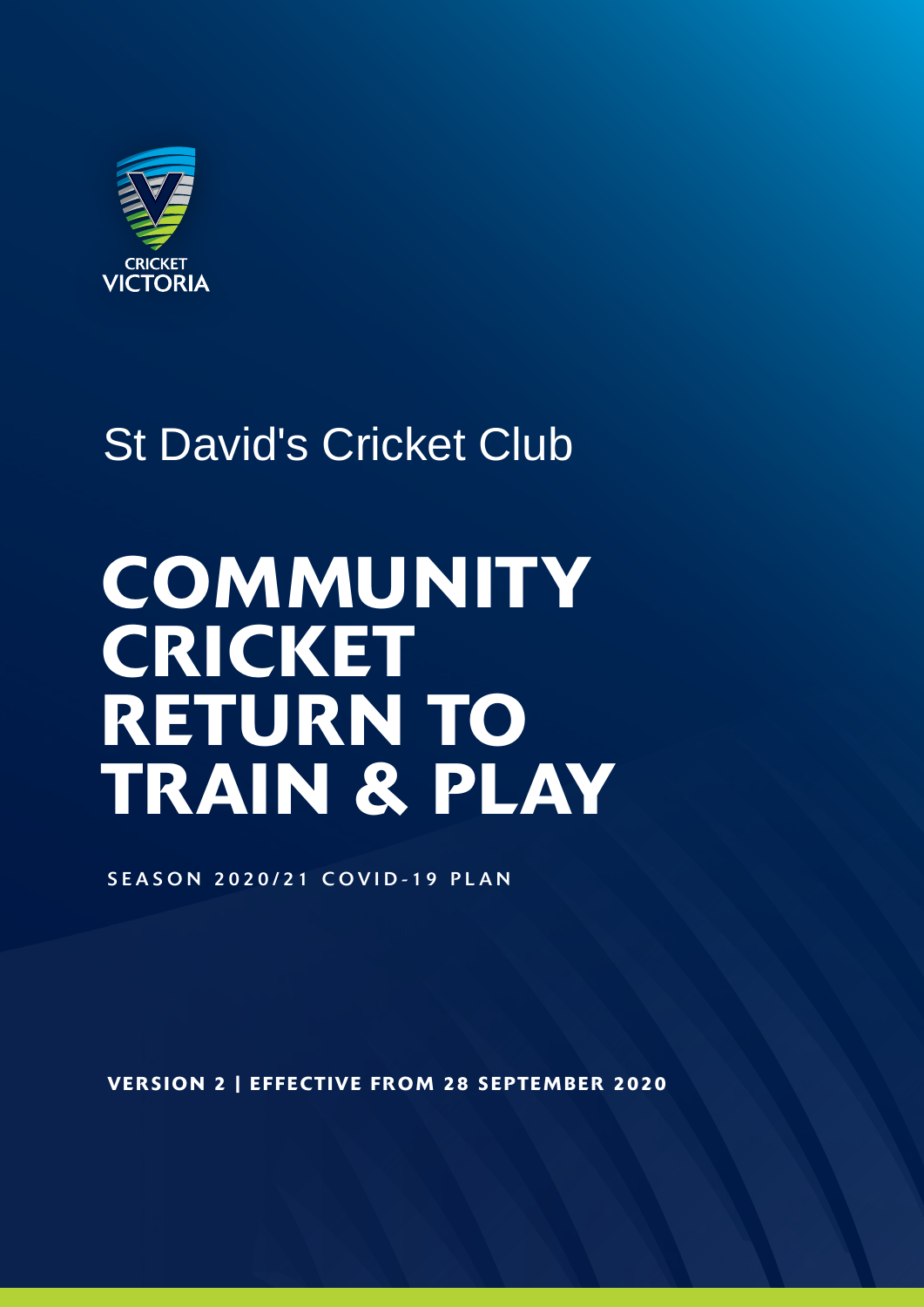

#### **CONTENTS**

| <b>HOW TO USE THIS COVID-19 PLAN</b>                              | 3  |
|-------------------------------------------------------------------|----|
| <b>KEY CHANGES FROM THE PREVIOUS VERSION</b>                      | 3  |
| ROADMAP FOR THE RETURN OF COMMUNITY CRICKET                       | 4  |
| <b>St David's Cricket Club COVID-19 COMMITMENT</b>                | 5. |
| 2020/21 COVID-19 SAFETY OFFICER PLANNING                          | 6  |
| <b>RETURN TO TRAINING - GENERAL INFORMATION</b>                   | 8  |
| <b>COVID-19: CRICKET TRAINING SESSION PLAN</b>                    | 9  |
| <b>RETURN TO TRAINING PLAN - GUIDANCE INFORMATION FOR CLUBS</b>   | 10 |
| OK TO PLAY!                                                       | 13 |
| <b>ASSOCIATION - COVID-19 RETURN TO PLAY MATCH DAY CONDITIONS</b> | 14 |
| <b>GENERAL COVID SAFETY PROTOCOLS FOR COMMUNITY CLUBS</b>         | 16 |
| <b>MORE INFORMATION</b>                                           | 19 |
| <b>ADDITIONAL WEBSITES / LINKS</b>                                | 20 |

*The following guidance is general in nature and should not be relied upon as legal advice or a comprehensive statement of obligations. While all care has been used in preparation of this guide to the date below, information and guidance is changing rapidly.*

*Associations & Clubs should remain vigilant and ensure that they familiarise themselves with the latest COVID-19 advice from DHHS, Sport & Recreation Victoria, Cricket Victoria, your local council and other relevant authorities and obtain advice where necessary for your specific circumstances. If in doubt, check first.*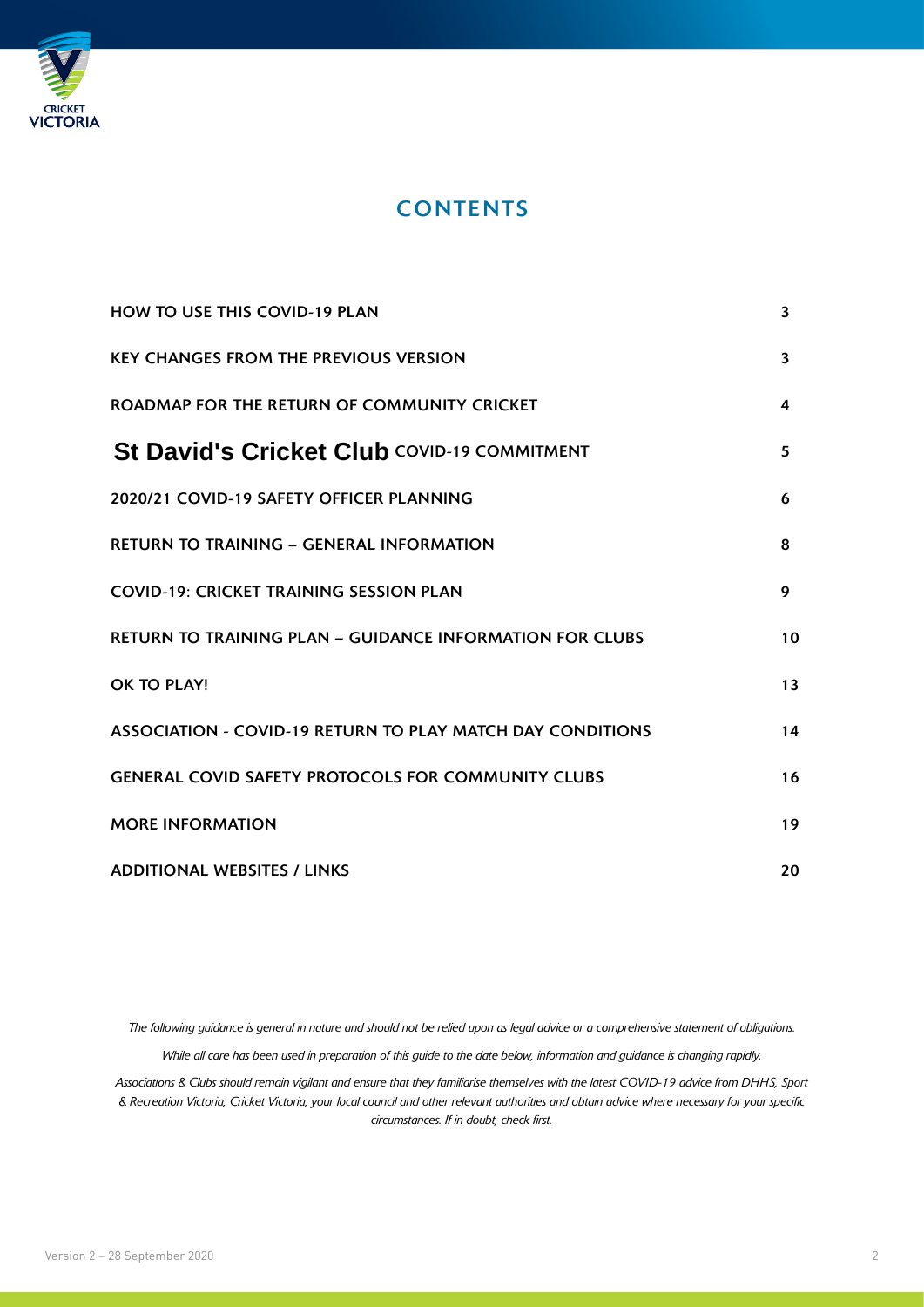

#### HOW TO USE THIS COVID-19 PLAN

- 1. Include the Club / Association details on the editable pages (5, 9, 14, 15, 19, 24, 26, 28) and have the club formally endorse the plan at the next available opportunity. N.B.: If the previous Plan has already been approved, it is recommended that the new Plan be approved and replace the old Plan. *(Key changes are noted below)*
- 2. Make sure the committee, coaches, officials and players are fully aware of the plan. Promote it widely including to members, parents, local council, sponsors etc. – via your website, social media, newsletter, on-line meetings etc.
- 3. Print out / laminate and prominently display the following pages:

| KEY PAGES FOR REGULAR USE                          | <b>TRAINING</b> | <b>MATCH DAY</b> |
|----------------------------------------------------|-----------------|------------------|
| <b>COVID-19 TRAINING SESSION PLAN (SEE PAGE 9)</b> |                 |                  |
| OK TO PLAY! MATCH DAY POSTER (SEE PAGE 13)         |                 |                  |

*N.B.: It is also advisable to have the Association Match Day conditions guide printed out and available near the scorers on match day (see pages 14-15)* 

4. Stay updated on the latest advice and any changes via Cricket Victoria, DHHS and your local council. Where significant changes are made, an updated editable version will be released. N.B. Changes announced from the State Government will supersede any earlier contrary information provided in this document.

#### KEY CHANGES FROM THE PREVIOUS VERSION

The most significant changes to the previous Version 1" (dated September 18) include:

- Addition of Return to Community Cricket Roadmap covering Regional Victoria and Metropolitan Melbourne including revised SRV spectator limit reference (Page 4)
- Section added for the club to 'e-sign' the commitment statement (page 5)
- Reference to approved sanitiser for balls, hands and equipment has changed from "minimum 70%-alcohol based sanitiser" to "minimum 70%-alcohol (ethanol or isopropyl alcohol (IPA) based antibacterial wipe or spray"
- Added guidance for the number of groups allowed to train at the same time per regional facility where a facility has 2 grounds i.e. those with 2 grounds can have 2 groups of 10 per oval plus a group in the nets – 50 Maximum
- Equipment sharing is now allowed as long as it is kept to a minimum and all items of equipment are cleaned before sharing – refer (page 21)
- Removed practical resources/posters and have added link to them on CV website

#### **FREQUENTLY ASKED QUESTIONS**

N.B.: A FAQ section has been added to the Cricket Victoria website should further clarity be required. For extra support, contact can also be made with your local Regional Cricket Victoria contact for clarity

#### VISIT FREQUENTLY ASKED QUESTIONS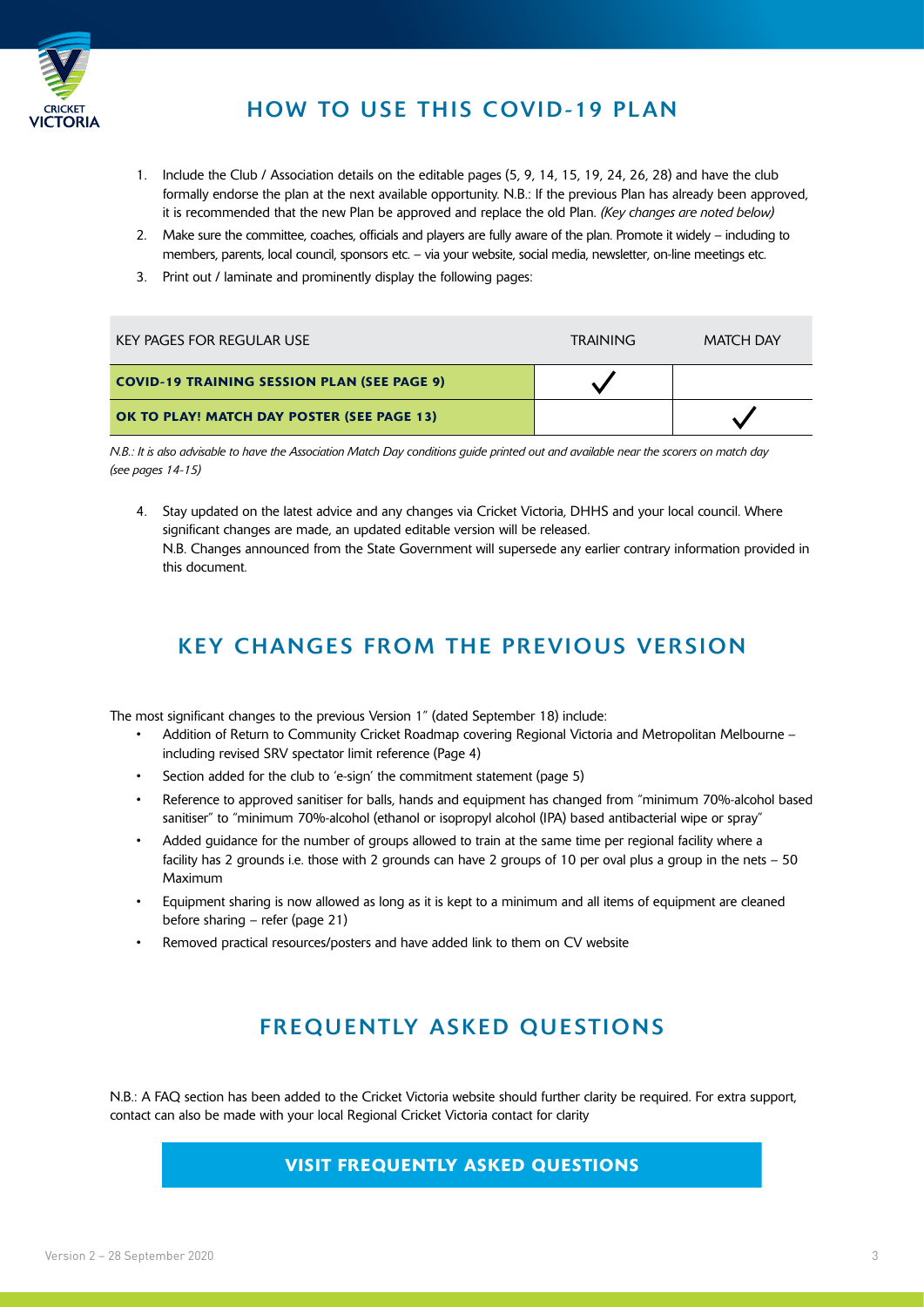# ROADMAP FOR THE RETURN OF<br>COMMUNITY CRICKET<br><sup>The below roadmap shows the steps that Cricket can take based on the current Victorian State Government roadmap for community sport.<br>Everybody involved in cricket wants to see c</sup>

**The below roadmap shows the steps that Cricket can take based on the current Victorian State Government roadmap for community sport.** Everybody involved in cricket wants to see cricket returned to 'normality' as soon as possible, but we need to play our part in complying with

the State Government directions - including group sizes for training, wearing a face covering, hygiene protocols etc. the State Government directions – including group sizes for training, wearing a face covering, hygiene protocols etc.

As the nation's summer sport, we want people to be healthy, active and for communities to connect. As the nation's summer sport, we want people to be healthy, active and for communities to connect.

Cricket will progress through the steps on the roadmap as the State Government informs the public Cricket will progress through the steps on the roadmap as the State Government informs the public of the change to restriction levels. of the change to restriction levels.

Remember "Cricket in a Pandemic is a privilege not a right". Remember "Cricket in a Pandemic is a privilege not a right".

# METRO NOW METRO NOW

### $\overline{\mathbf{C}}$ STEP 2 STEP K

# **Restricted Activity Restricted Activity**

Melbourne is 30-50 cases over a 14-day period Melbourne is 30-50 cases over a 14-day period When the average daily case rate in metro When the average daily case rate in metro 29 SEPT - EST. 19 OCT (METRO) 29 SEPT – EST. 19 OCT (METRO)

STEP 1

信

**Lockdown**

Lockdown

2 AUG – 28 SEPT (METRO)

2 AUG - 28 SEPT (METRO)

- households) can meet outdoors for exercise nouseholds) can meet outdoors for exercise or recreation for up to 2 x 1 hour sessions This includes using cricket ovals and nets or recreation for up to 2 x 1 hour sessions This includes using cricket ovals and nets per day – within 5km from home / work. oer day – within 5km from home / work. A household (or up to 5 people from 2 • A household (or up to 5 people from 2
- No community club training allowed • No community club training allowed

• At-home training and exercise

• At-home training and exercise

• All cricket facilities closed (e.g. no use of nets

• All cricket facilities closed (e.g. no use of nets

 or synthetic pitches) • All indoor facilities are closed

or synthetic pitches)

- Turf wicket preparation can start (subject to · Turf wicket preparation can start (subject to council support & worker permit) council support & worker permit)
	- School ovals likely to remain closed School ovals likely to remain closed All indoor facilities remain closed • All indoor facilities remain closed
- (subject to Department of Education & subject to Department of Education & • Metropolitan and Regional border Training directions) Training directions)
	- Metropolitan and Regional border<br>restrictions remain in place restrictions remain in place

# REGIONAL NOW REGIONAL NOW

# STEP

EST. 20 OCT ONWARDS (METRO) & 17 SEPT EST, 20 OCT ONWARDS (METRO) & 17 SEPT<br>ONWARDS (REGIONAL) **Small Group Training & Gameplay Small Group Training & Gameplay** ONWARDS (REGIONAL)

- over a 14-day period & less than 5 unknown Starts when the average daily case rate is 5 Starts when the average daily case rate is 5 over a 14-day period & less than 5 unknown sources. sources.
- Outdoor training Each group limited to • Outdoor training - Each group limited to oval and 1 group in the training nets oval and 1 group in the training nets
- Player numbers per team based on normal rules (e.g. 7v7, 11v11)
- Spectators allowed. Max groups of 10, 1.5m apart, face masks & attendance register apart, face masks & attendance register
- showers and toilets can open (but cleaning showers and toilets can open (but cleaning • Communal change rooms, canteen required & subject to density limits) · Communal change rooms, canteen
	- School ovals may remain closed (subject to • School ovals may remain closed (subject to State Government directions) State Government directions)
- · Indoor training facilities closed • Indoor training facilities closed
- . Minimise travel with someone you don't live • Minimise travel with someone you don't live with

# $\overline{c}$ STEP 3

- max of 10 (plus coach), max of 2 groups per max of 10 (plus coach), max of 2 groups per
- $\bullet$  Player numbers per team based on normal<br>rules (e.g.  $7v7, 11v111$
- Spectators allowed. Max groups of 10, 1.5m
- 
- 
- Equipment sharing ok (subject to cleaning) • Equipment sharing ok (subject to cleaning)
- 

# B

# **Expanded Training Groups & Indoor Expanded Training Groups & Indoor**

Starts when there are no new cases for 14 days Starts when there are no new cases for 14 days in Victoria (est. mid / late November). in Victoria (est. mid / late November).

## As per Step 3, except... **As per Step 3, except…**

- $\bullet$  New group size limits for outdoor training<br>[50 per group] and spectators [50 per group] (50 per group) and spectators (50 per group) • New group size limits for outdoor training
	- School ovals and indoor facilities more • School ovals and indoor facilities more likely to be open likely to be open





#### COVID SAFE COVID SAFE PRINCIPLES PRINCIPLES



WHEN OFF THE FIELD WEAR A FACE MASK WHEN OFF THE FIELD WEAR A FACE MASK  $12 + YEARS -$ 12+ YEARS –







DON'T GO TO CRICKET IF UNWELL OR ANY COVID-19 SYMPTOMS

**EXAMPLE OF THE PROPERTY** 

**COVID-19 SYMPTOMS** IF UNWELL OR ANY

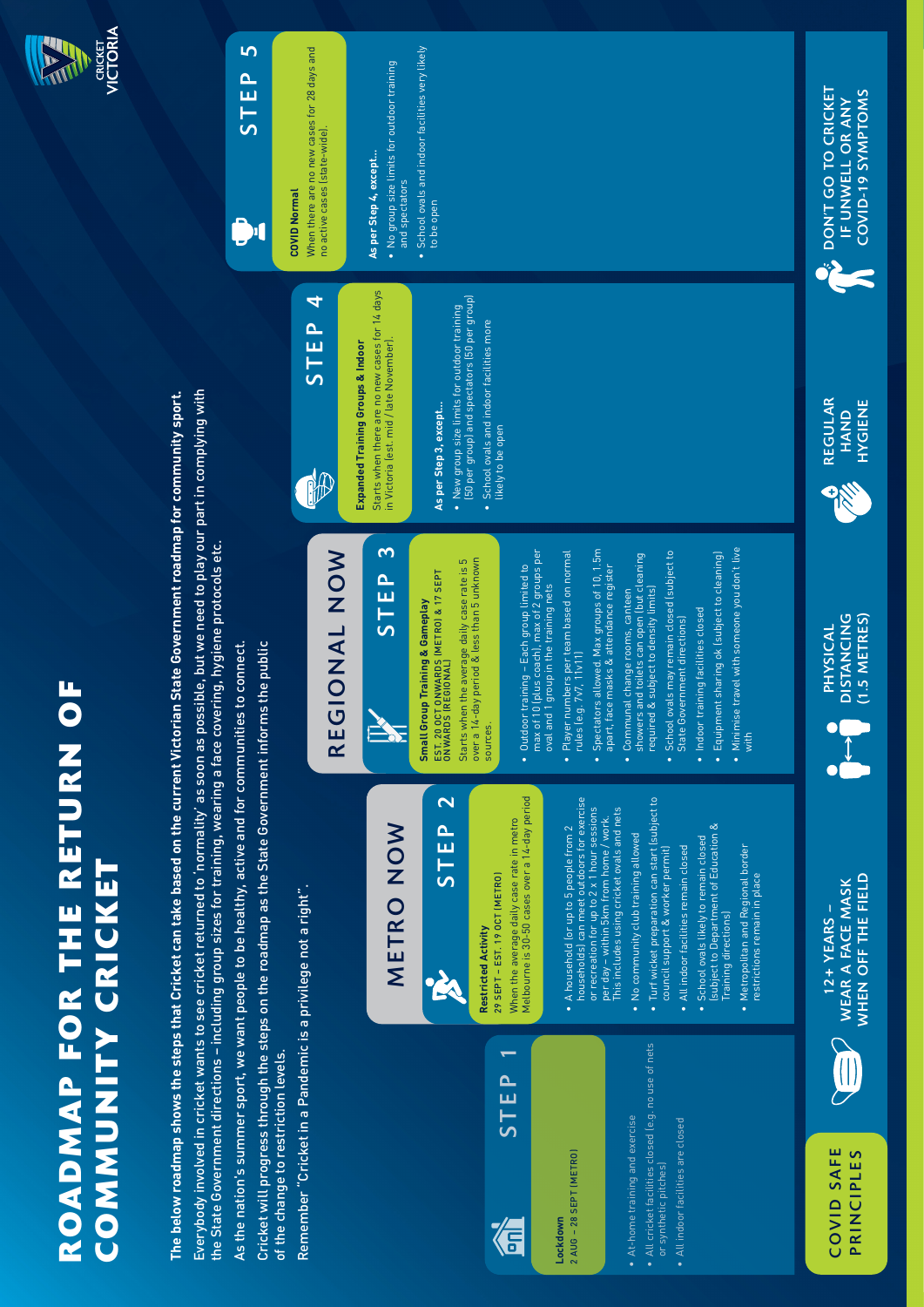

#### **OVERVIEW**

As a club we are fully committed to providing a safe environment for members of our club (volunteers, players, families, spectators) and the wider community and are committed to providing quality practices in line with guidance available from Sport Australia, Cricket Australia, Cricket Victoria, our local council, the Victorian State Government / Department of Health & Human Services and other relevant authorities applicable to our club. We acknowledge that Cricket in a pandemic is a privilege, not a right. We all need to ensure we are all doing the right thing to ensure the safety of players, volunteers, officials and the local community.

We also acknowledge the key dates outlined within the Victorian State Government's Roadmap for re-opening will be followed as we undertake cricket activities during the 2020/21 season and we commit to adhering to the latest advice from Cricket Victoria, the Victorian State Government and the Department of Health & Human Services in this regard.

It is important for Cricket Associations and Clubs to lead and promote a strong culture of COVID-19 safety for the health and wellbeing of participants and the broader community as any breaches could have ramifications for members of the community and the continuation of the season.

#### COMMUNITY CRICKET CLUBS PLAY AN IMPORTANT ROLE IN:

- Reducing the spread of COVID-19;
- Promoting good hygiene practices amongst players and officials;
- Adhering and promoting the State Government Requirements around social distancing, and gatherings; and
- Following the clear protocols and requirements around returning to train & play.

Associations and Clubs affiliated through to Cricket Victoria agree to be respectful in adhering to the protocols outlined as part of the Return to Train & Play Guidelines as they form part of the current Government directions, and strong cricket sanctions can be applied to individuals and to clubs if they are in breach, in addition to any penalties applied by Government authorities.

#### COMMUNITY CRICKET CLUBS COMMIT TO THE FOLLOLWING TO ALLOW COMMUNITY CRICKET TO BE UNDERTAKEN IN A COVID-19 ENVIRONMENT

- 1. Each Club must nominate at least one COVID Safety Officer who must undertake the free [Australian Government online COVID-19 Infection Control Training](https://www.health.gov.au/resources/apps-and-tools/covid-19-infection-control-training) prior to recommencement of Club activity. Certificate of completion shall be emailed to your Association(s) ASAP after the completion of the on-line Training (e.g. within 48 hours). Clubs are encouraged to have multiple people take ownership of this role and share the responsibility.
- 2. An attendance register which clearly identifies all participants, volunteers and officials in attendance must be used at training, matches, functions etc. and available upon request by the Association, Cricket Victoria &/or DHHS health authorities.
- 3. Sporting clubs that operate a café, canteen or bar within its facility, must strictly adhere to the restrictions on hospitality venues. Detailed guidelines of these requirements are available via these two links in blue for [Metro](https://www.dhhs.vic.gov.au/victorias-restriction-levels-covid-19) & [Regional.](https://www.dhhs.vic.gov.au/cafes-and-restaurants-regional-victoria-covid-19) Clubs must also comply with their liquor licence requirements (i.e. service times, red line plan, booth licence, etc.).
- 4. The latest return to train and match day protocols will be followed.

| Signed on behalf of the Club / Association |                                                                     |       |                  |  |
|--------------------------------------------|---------------------------------------------------------------------|-------|------------------|--|
| Signature: Paul Nowak                      | Digitally signed by Paul Nowak<br>Date: 2020.10.17 12:53:16 +11'00' |       | Name: Paul Nowak |  |
| Position: Treasurer                        |                                                                     | Date: | 17/10/2020       |  |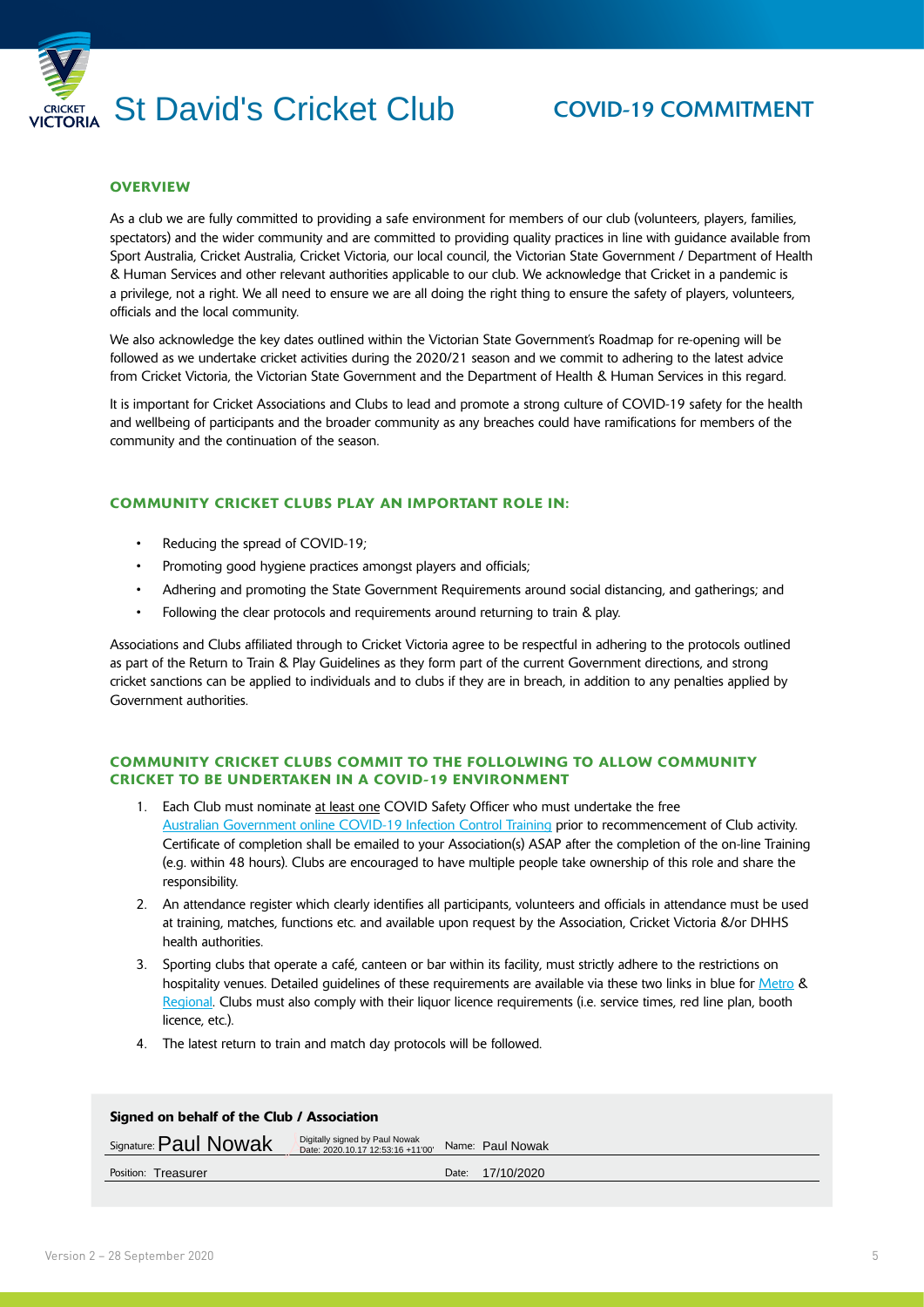

#### 2020/21 COVID-19 SAFETY OFFICER PLANNING

The impacts of COVID-19 are well-known and community sport is not immune from the impacts for multiple reasons. In addition to the potential personal health, wellbeing and financial impacts for players, officials and volunteers, the financial impacts on all clubs and associations will be real and potentially significant. Additionally, how clubs and associations navigate the complexities surrounding return to train and play protocols will be an additional factor clubs and associations will need to consider for 2020/21 (and potentially 2021/22).

The following is a guide to assist clubs and associations manage the requirements:

#### **WHO**

- It is strongly advised that clubs and associations identify the oversight for COVID-19 compliance to a designated person who takes the lead to help the club and association navigate the requirements; and
- In addition, it is advisable to have a representative from each team (Coach, Captain, Team Manager or Scorer) designated as support representatives - noting a single person can't manage it all.

#### **WHAT**

Priorities for the allocated club and association rep ("COVID-19 officers") include:

- 1. Undertake the free up to 30-minute general [on-line Infection Control COVID-19 training](https://www.health.gov.au/resources/apps-and-tools/covid-19-infection-control-training) & email the certificate upon completion to your Association ASAP after completion.
- 2. Familiarise themselves with the latest CV Return to Train & Match Day guidelines available on the [CV website](https://www.cricketvictoria.com.au/) and other resources available including [Cricket Australia](https://www.community.cricket.com.au/clubs/covid-19/additional-resources), [ReturnToCricket,](https://returntocricket.com.au/) [VicSport](https://vicsport.com.au/blog/3522/covid-19-coronavirus-update-and-links) and [Sport Australia](https://www.sportaus.gov.au/return-to-sport) (with links from the CV website). Any questions should first be checked:
	- a. Cricket Club facility usage: Facility Manager contact (typically council)
	- b. Indoor facility for indoor training usage: Indoor Centre Manager
	- c. Match Day protocols: Local Association
- 3. Work closely with council & authorities on various aspects including:
	- a. Who is overseeing (& paying for) any additional cleaning costs?
		- i. If it is the club responsibility to oversee what is required from the council (products to use, frequency, areas to clean). Ideally the club & council can meet on site to go through requirements before and after training / matches.
	- b. Can (or should) the rooms be opened noting [industry restart hospitality guidelines](https://www.business.vic.gov.au/__data/assets/pdf_file/0007/1934989/Industry-Restart-Guidelines-Hospitality.pdf) including the ['four and two square metre rule'](https://www.dhhs.vic.gov.au/four-square-metre-rule-covid-19) and use of density signage?
	- c. Can the council assist with any funding for supply of cleaning products and signage?
	- d. Do the club plans comply with liquor licencing requirements or is a temporary licence variation required for outdoor consumption?
- 4. Ensure the club has ample signage at matches / training and COVID-19 equipment. In addition to any products / signage that the council may be able to supply, gain support from the club to arrange for purchase of signage and cleaning products – noting a range of signage and COVID-19 products are available via [DHHS](https://www.dhhs.vic.gov.au/promotional-material-coronavirus-covid-19), [Cricket Victoria](https://www.cricketvictoria.com.au/clubs-support/) & [Cricket Australia.](https://www.community.cricket.com.au/clubs/covid-19/additional-resources)
- 5. Ensure the club has ample signage at matches / training and COVID-19 equipment. In addition to any products/ signage that the council may be able to supply, gain support from the club to arrange for necessary signage and cleaning products – noting a range of free signage and at cost COVID-19 products are available via DHHS, Cricket Victoria and Cricket Australia. or at local contacts that Associations and Clubs may have
- 6. Ensure the training sessions and match day protocols are strictly adhered to  $-$  at all times.
- 7. Consider any others ideas as contained within the Sport Australia COVID-19 Officer guide.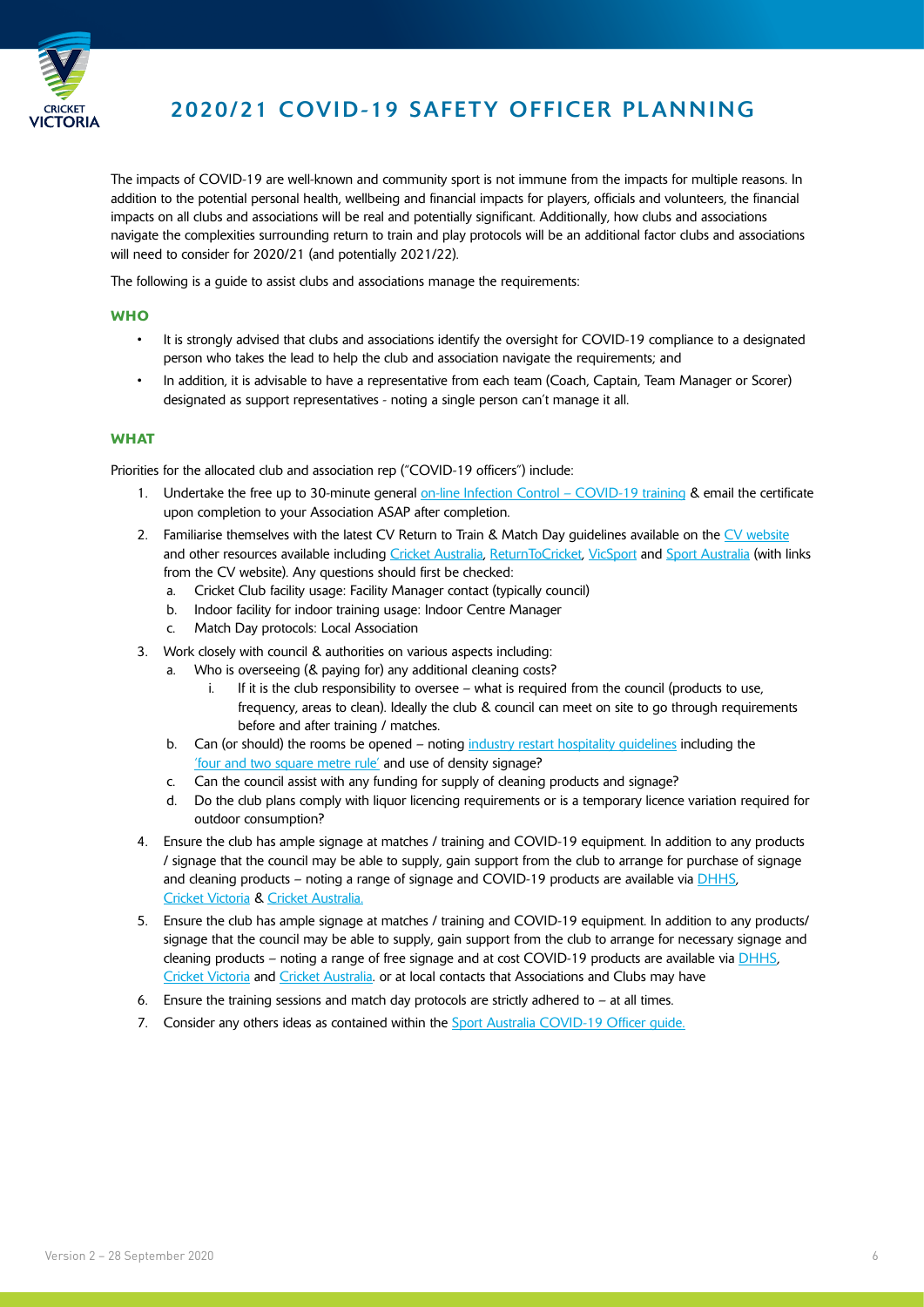# RETURN TO TRAIN RESOURCE SECTION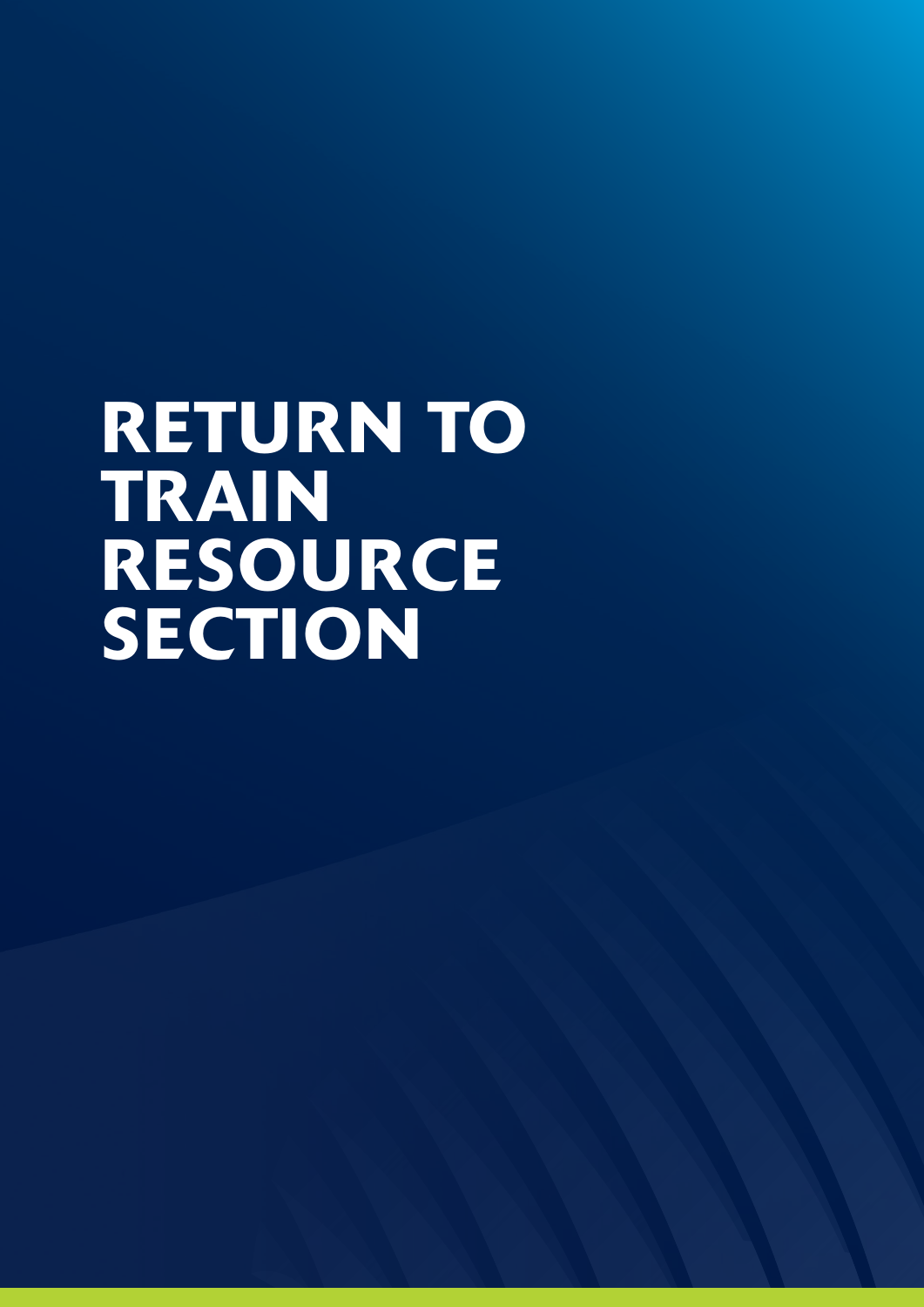

#### STEPS FOR CLUBS TO TAKE TO RETURN SAFELY TO TRAINING

- 1. Ensure you are allowed to start training based on the latest government advice and note specific restrictions (e.g. training group size). Check with your council that the ground, nets and access to the facility are available for the club to use (& the facility limits of each room)
- 2. Include the club name on single page "COVID-19 CRICKET TRAINING SESSION PLAN"
- 3. Make sure that the "COVID-19 CRICKET TRAINING SESSION PLAN" and the separate "ATTENDANCE REGISTER" are printed out, laminated and prominently displayed at all sessions
- 4. Make sure that all people who will attend training (players, parents, officials etc.) are fully aware of the"COVID-19 CRICKET TRAINING SESSION PLAN" and 2 page "RETURN TO TRAINING PLAN – GUIDANCE INFORMATION FOR CLUBS" – e.g. run a short zoom webinar for coaches, players etc, add key docs to your website, promote on social media and do a walk through for players and coaches at the first session
- 5. Keep reviewing your sessions to see if improvements could be made

#### IMPORTANT FEATURES OF THE ASSOCIATION & CLUB TRAINING PLAN

- 1. Clubs/teams are to strictly adhere to the current Victorian Government restrictions for non-contact sport including group size. Groups are to be fully separated from other groups at all times – e.g. For a session with 30: 1 group of 10 in the nets, another group of 10 on ½ the oval and a 3rd group of 10 on the other ½ of the oval. If the club has 2 grounds next to each other, an additional 2 groups of 10 can train on the 2nd ground. The groups can rotate areas but not mix
- 2. Social / physical distancing of 1.5m must be maintained at all times. Strictly no physical contact between players can occur (i.e. consider how to do this at net sessions, fielding drills etc and no casual contact  $-$  e.g. high fives, handshakes etc.). N.B.: Community cricket will be different to the cricket you see on TV due to the extreme biosecurity procedures that are in place at the elite level. Promote this point widely to players and parents
- 3. An attendance log/register which clearly identifies all people in attendance at each training session MUST be maintained and available upon request by the Association, Cricket Victoria or relevant authorities. In addition, all attendees should be encouraged to have downloaded the COVID-19 Safe App
- 4. Any indoor training should be minimised at present. Check with the indoor centre owner for more information on access and additional COVID-19 protocols

*N.B. Access to any indoor facility (changerooms, social rooms, wet areas etc.) is discouraged at training and recommended to only using the kitchen / canteen on match day (Note this may change subject to State Government restrictions in force at the time). A minimum number of toilet facilities should always be available and cleaned regularly before, during and after sessions - with soap & water also readily available.*

#### HYGIENE PROTOCOLS FOR A RETURN TO TRAINING

The hygiene protocols outlined are to be strictly adhered to at all times, with no exceptions:

- 1. There is strictly to be no sharing of personal items such as water bottles, food and towels.
- 2. Cricket equipment sharing should be kept to a minimum and must be cleaned with alcohol-based sanitizer between each use.
- 3. Nobody attending training shall spit or clear nasal passages
- 4. No high fives, handshakes, or other physical contact
- 5. Changerooms and wet areas are discouraged for training (i.e. players arrive at venue in training gear and must shower at home), although use of toilets is allowed
- 6. Attendees shall put hand sanitiser on arrival to training and every 30-40 minutes during the session and those over 12 to wear a face mask (except whilst batting, bowling, fielding)
- 7. Club provided cricket balls and equipment must be cleaned with minimum 70%-alcohol (ethanol or isopropyl alcohol (IPA) based antibacterial wipe or spray prior to and after each training session
- 8. Entry and exit points and touch points should be cleaned between sessions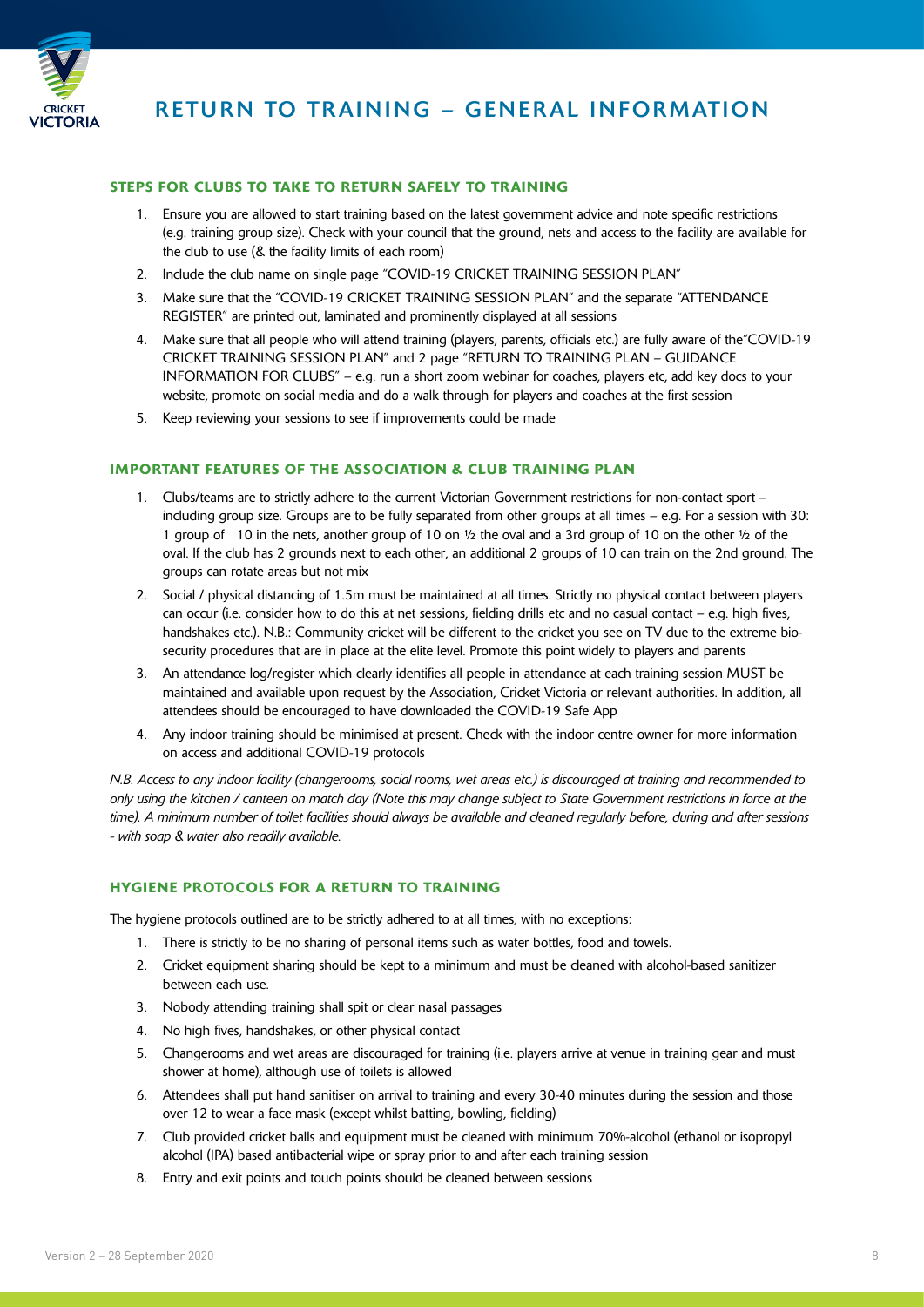

This guide has been established to support teams 'Returning to Training' under Victorian Government COVID-19 restrictions. Community clubs and teams have an obligation to strictly adhere to these protocols at every training session.

#### Before the session:

- □ Facility COVID-19 Hygiene and Social Distancing signs all up and visible.
- □ The 'check-in' / 'check-out- posters are available at all times & used by all training attendees.
- $\Box$  Any training equipment that will be used have been cleaned before use (e.g. balls, cones, stumps, bowling machines etc).
- □ The facility is currently closed (except toilet access). This includes changerooms & social areas. Any areas of the facility that may be touched (toilets, door handles etc) have been cleaned before attendees arrive. Ensure enough bins are available and soap & water for the toilet area
- □ Every second net is only used for one on one 'throw downs' or closed for use.
- □ Quality sanitiser & wipes are available in easy to find locations.
- □ Communicate training groups to players and have designated areas for each group to store their equipment

#### During the Session:

- $\Box$  All attendee's 'check-in' and use the hand sanitiser on arrival and re-apply every 30-40 minutes
- □ Train in small groups (Victorian Government "Step  $3'' =$  Max of 10. "Step  $4'' =$  Max of 50). Groups do not mix with other groups at any stage before, during or post session. *Maximum number of groups per oval is 2 plus a separate group in the nets. An additional coach per group is permitted but they should observe the group of 10. If involved in drills, they are part of the 10.*
- $\Box$  All attendees are to refrain from spitting, nasal clearing and shall not use sweat or saliva on the balls
- □ Players should be dressed ready to train and no personal playing equipment is to be shared unless it has been wiped/cleaned between each use.
- $\Box$  Face masks are to be worn at all times by those over 11. All players (any age) are exempt from this requirement whilst batting, bowling and fielding
- $\Box$  All attendees adhere to facility signage directions and maintain a 1.5m distance to others

#### After the session:

- $\Box$  All attendees are to 'sign out' via the attendance register for contact tracing assistance
- $\Box$  Designated officials wipe down/spray and store any equipment that has been used (including training balls) and any facility touch points
- □ Store any temporary signs and sanitiser

#### Cricket in a pandemic is a privilege – not a right! 'Get in. Train. Get Out.'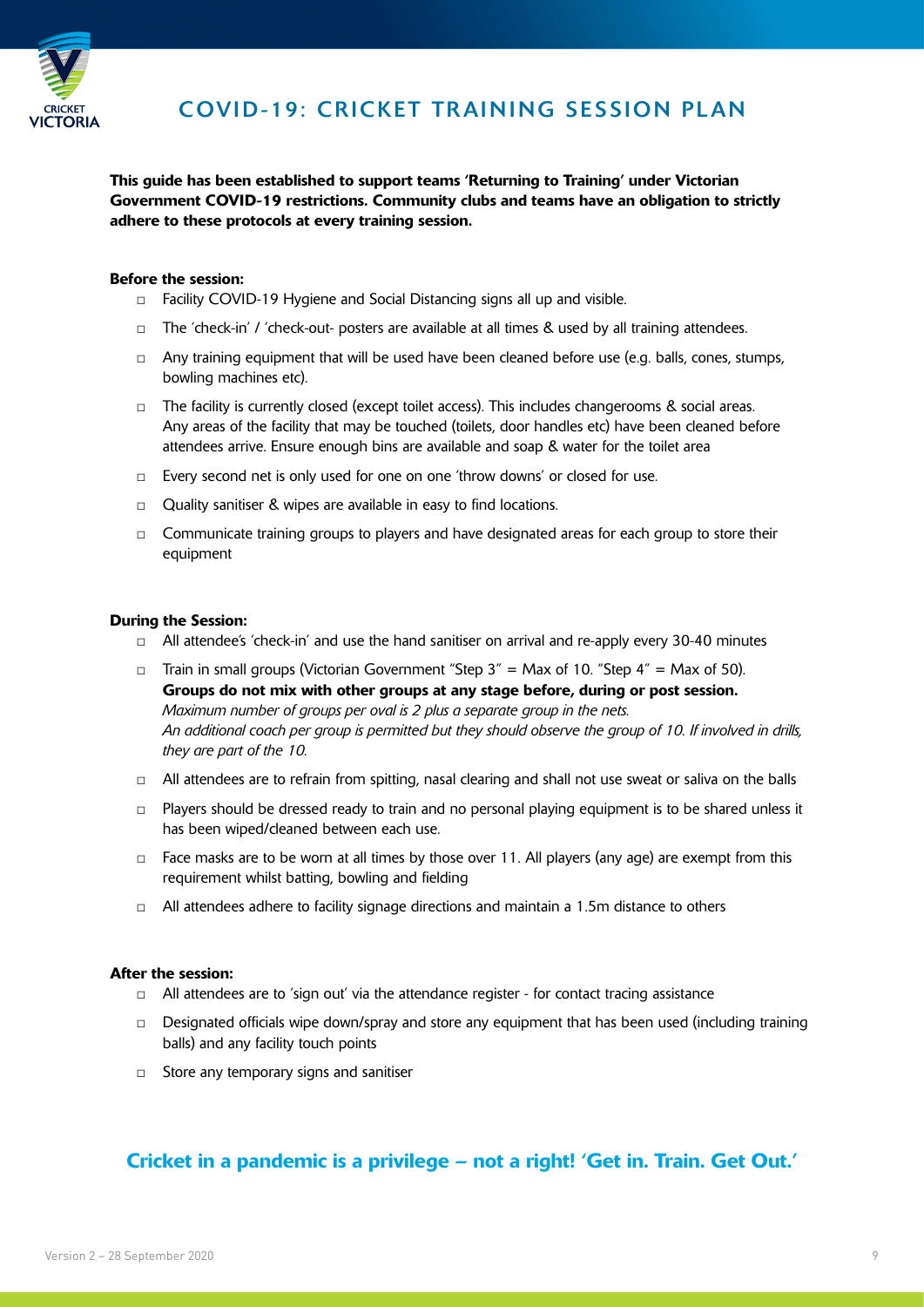

#### RETURN TO TRAINING PLAN GUIDANCE INFORMATION FOR CLUBS

*The following guidance is general in nature and should not be relied upon as legal advice or a comprehensive statement of obligations.* 

*While all care has been used in preparation of this guide to the date below, information and guidance is changing rapidly. Associations & Clubs should remain vigilant and ensure that they familiarise themselves with the latest COVID-19 advice from DHHS, Sport & Recreation Victoria, Cricket Victoria, your local council and other relevant authorities and obtain advice where necessary for your specific circumstances. If in doubt, check first.* 

#### Facility COVID-19 signs all up and visible

Places to obtain signs include ["ReturnToCricket",](https://returntocricket.com.au/) [Cricket Victoria,](https://www.cricketvictoria.com.au/clubs-support/) [Cricket Australia](https://www.community.cricket.com.au/clubs/covid-19/additional-resources), [Sport and Recreation Victoria](https://sport.vic.gov.au/), [DHHS](https://www.dhhs.vic.gov.au/promotional-material-coronavirus-covid-19) and [Sport Australia](https://www.sportaus.gov.au/return-to-sport#covid-19_hygiene_guidance). COVID-19 resources & posters in other languages are also available via the DHHS website.

#### The 'check-in' / 'check-out' posters are available at all times & used by all training attendees

A 30 second contactless check-in via a mobile phone is recommended. A simple once only development of a poster with QR code reader will help clubs prove to DHHS who was at training to avoid all players & officials potentially being asked by DHHS to isolate at home for 14 days should a suspected or confirmed case arise. If a player or official has symptoms they should immediately leave training and only return after receiving a medical clearance and/or received a negative COVID-19 test result (preferred).

Two check in / out options are available for clubs:

- self-check in (recommended): "see the "Check In-Out" template for more information; or
- via Manually: "Sport Australia Attendance Register" to be filled out by a training coordinator.

N.B.: The check-in process can be completed by a parent/guardian on behalf of their child.

#### Any training equipment that will be used (e.g. balls, cones etc) have been cleaned before use

As COVID-19 can be spread through touching a surface that the virus lives on, minimising the number of training items to be used will reduce the likelihood of the virus spreading & reduce cleaning time. Training balls should be cleaned with a minimum 70%-alcohol (ethanol or isopropyl alcohol (IPA) based antibacterial wipe or spray before use and every 30-40 minutes - with minimal sharing during a session.

The benefits of the facility (except toilet access) being closed are to reduce cleaning requirements and the spread of infection - this includes changerooms & social areas. Any areas of the facility that may be touched (toilets, door handles etc) need to have been cleaned before attendees arrive.

If the facility is open (with council approval) and areas touched will need to be cleaned before and after use and noting industry restart hospitality guidelines including the 'four and two square metre rule' and use of density signage

As wipes will be used, having adequate bins (with bin liner) available will be important. Bins should then be cleaned after use.

To appropriately clean the facility, contact your local facility owner/manager (e.g. council) for guidance and adhere to this guidance as a minimum. Should further guidance be required, SafeWork Australia has a 2-page guide. The DHHS website also has a separate 4-page guide and other useful information. As a guide, at Cricket Victoria, regular cleaning protocols at the CitiPower Centre see cleaners wear rubber gloves and face coverings and use cleaning detergent (Lemon Ocean Air PH7) with a damp cloth to clean potential touch points.

Should there be a suspected case or confirmed case at the club, immediately seek advice from DHHS via the Coronavirus Hotline 1800 675 398 and your council for more information about compliance with more rigorous 'deep' cleaning protocols that will be required.

#### Appropriate sanitiser & wipes are available in easy to find locations.

Wherever clubs chose to buy their alcohol based antibacterial wipes/spray from, these are to be a minimum 70%-alcohol (ethanol or isopropyl alcohol (IPA) based antibacterial wipe or spray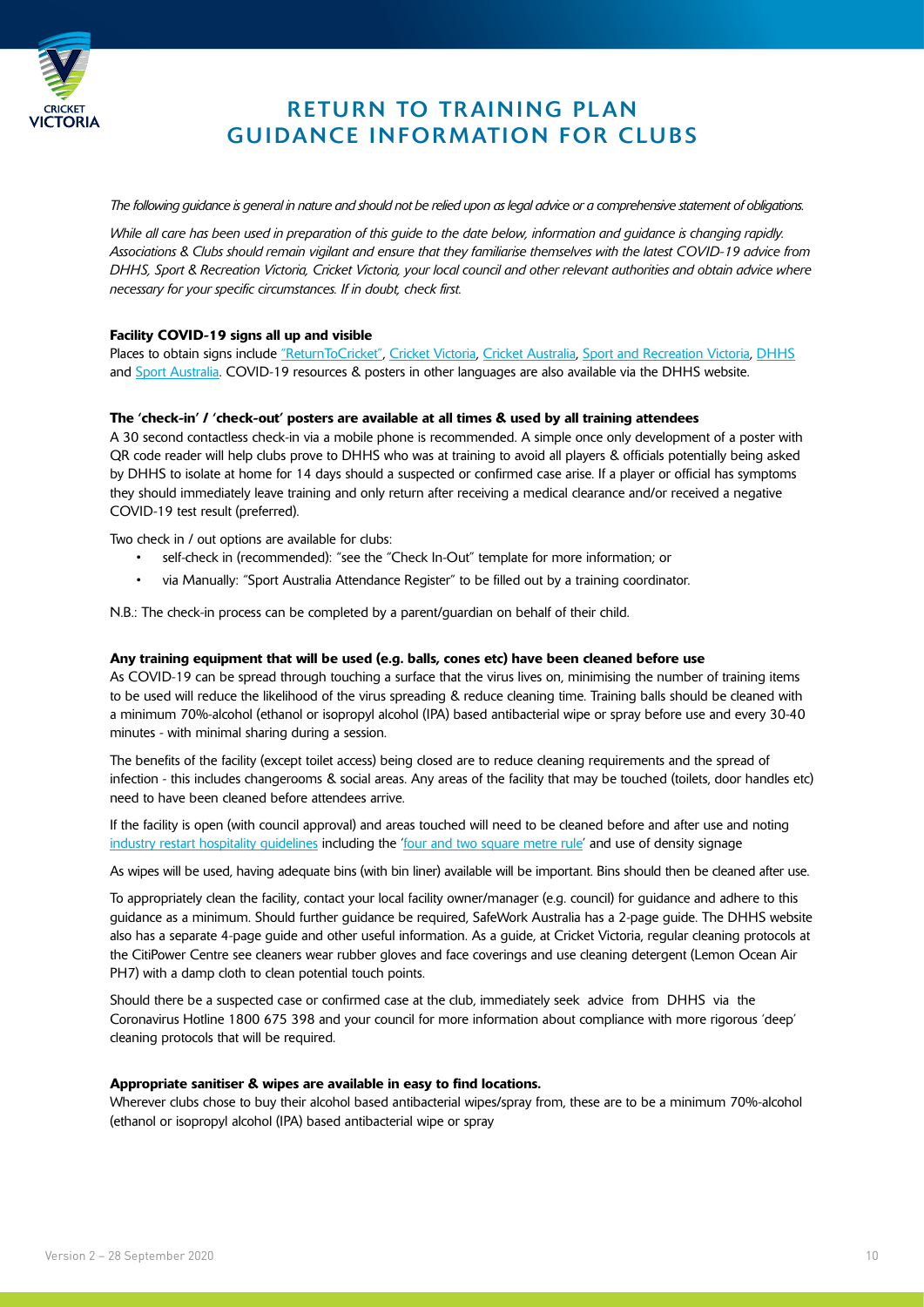

#### All attendees check in and use the hand sanitiser on arrival & re-apply every 30-40 minutes.

See the check-in guidance above for 'check in' and 'check out'. Ensuring regular use of sanitiser will help reduce the chances of spreading the virus.

#### Train in small group sizes (as per current State Government requirements/restrictions for Regional Victoria and Metropolitan Melbourne). Groups do not mix with other groups at any stage

If groups are separated and not mixing, this will help to reduce the chances of someone who has the virus spreading throughout the club. In addition, if the club can prove to DHHS that a suspected or confirmed COVID-19 positive person has only interacted with a small group, potentially DHHS may direct that only the small group need to isolate for 14 days – not everyone they may have come in to contact with. Ideas would include all attendees check in, 3 groups are set with a mix of batters & bowlers and rotate across the session: 1 group in the nets and  $2 \times \frac{1}{2}$  of the oval each & rotate locations every 30 mins. Groups don't mix before or after training and if multiple teams use the same facility on the day, establish a minimum 15 to 20-minute break to avoid excess congregation. Facilities with multiple ovals can have 5 groups in total (1 group in the nets and 2 groups on each oval). The more sessions in a row that the same group stays together, the less chances other groups would be impacted by a positive COVID-19 case.

#### All attendees are to refrain from spitting and nasal clearing and shall not use sweat or saliva on the balls

This is banned for cricket in Australia based on Cricket Australia medical advice that COVID-19 may be transmitted through both sweat & saliva.

#### Players should be dressed ready to train. Personal playing equipment can be shared – however it must be cleaned between use.

Having players already in training gear will reduce the need for changerooms to be opened.

Equipment sharing should be kept to a minimum and all equipment must be cleaned between use. See plan 21 of the COVID-19 plan for more information on personal equipment shariing.

#### Face masks are to be worn at all times by those over 11. All players (any age) are exempt from this requirement whilst batting, bowling and fielding

To comply with the intention of Victorian State Government advice for face mask usage unless you are undertaking strenuous exercise.

#### All attendees adhere to facility signage directions and maintain a 1.5m distance to others

All attendees must maintain a 1.5m distance at all times. Training drills should therefore ensure that everyone can maintain a 1.5m distance.

#### Wipe down/spray and store any equipment that has been used (including training balls) and any facilities touch points

As the COVID-19 virus can live on surfaces, it is just as important to clean equipment & items used at training at the end of sessions. Similarly, any facility touch points need to be cleaned after each use.

#### Store any temporary signs and sanitiser

Ensure signs that can't be secured, and club-based sanitiser are safely stored. If the club stores large quantities of sanitiser check with the manufacturer for storage instructions as the Dangerous Goods Act 1985 (Vic) has required protocols for the storage and handling of flammable and combustible liquids with respect to hand sanitiser. To reduce the likelihood of excess storage at the club consider each team storing some sanitiser for match day offsite.

#### Training Group Communication & equipment storing

To assist with ensuring groups remain separated prior/during/after training, we recommend clubs communicate the training groups to their players prior to them arriving at the facility. Designating areas for each group to store their equipment (bags, bats, etc.) will assist in avoiding players mixing from different groups and will allow for easier crossovers between activities. Applications like TeamApp and Social Media can be very useful for this form of communication.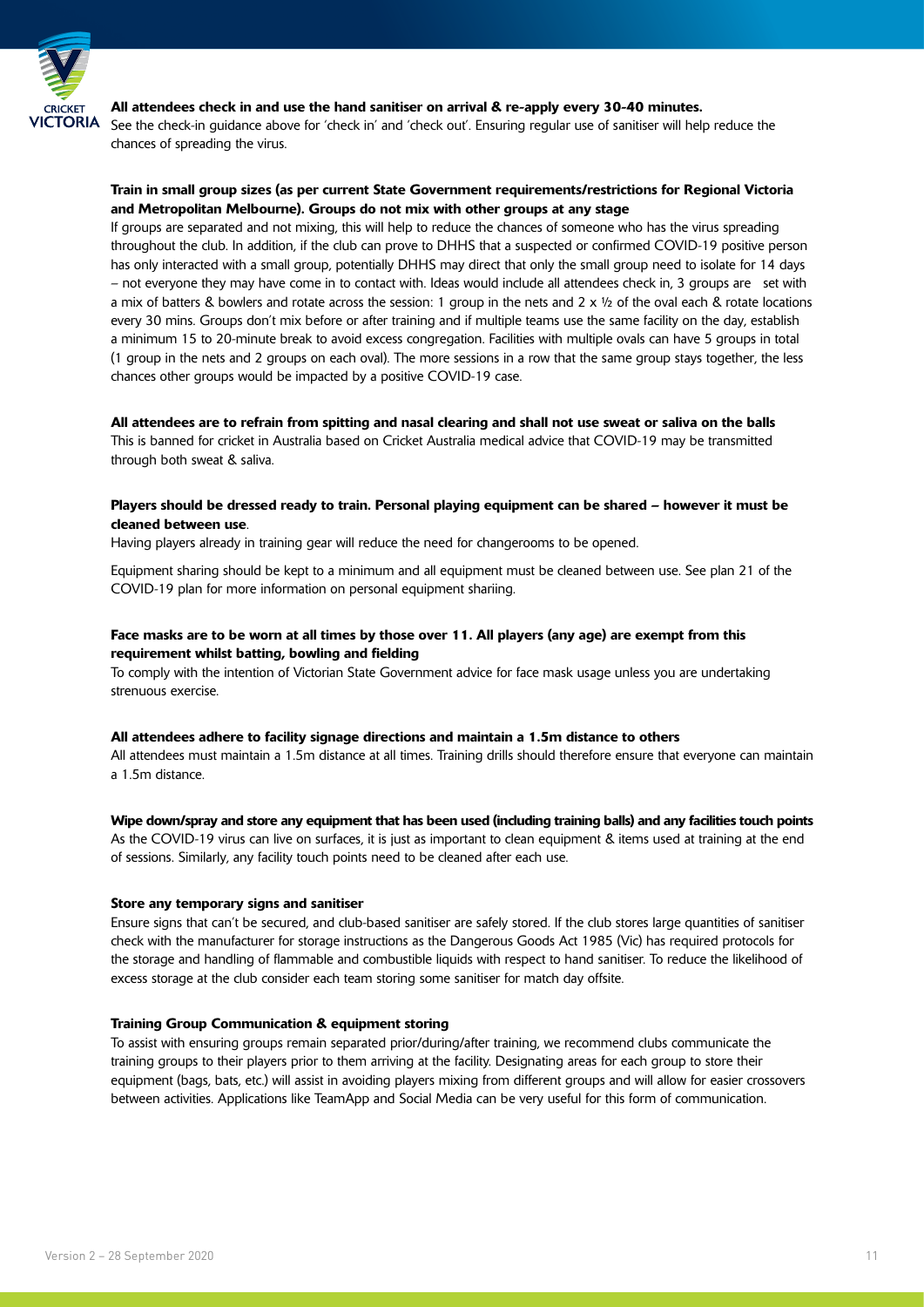# RETURN TO PLAYING RESOURCE SECTION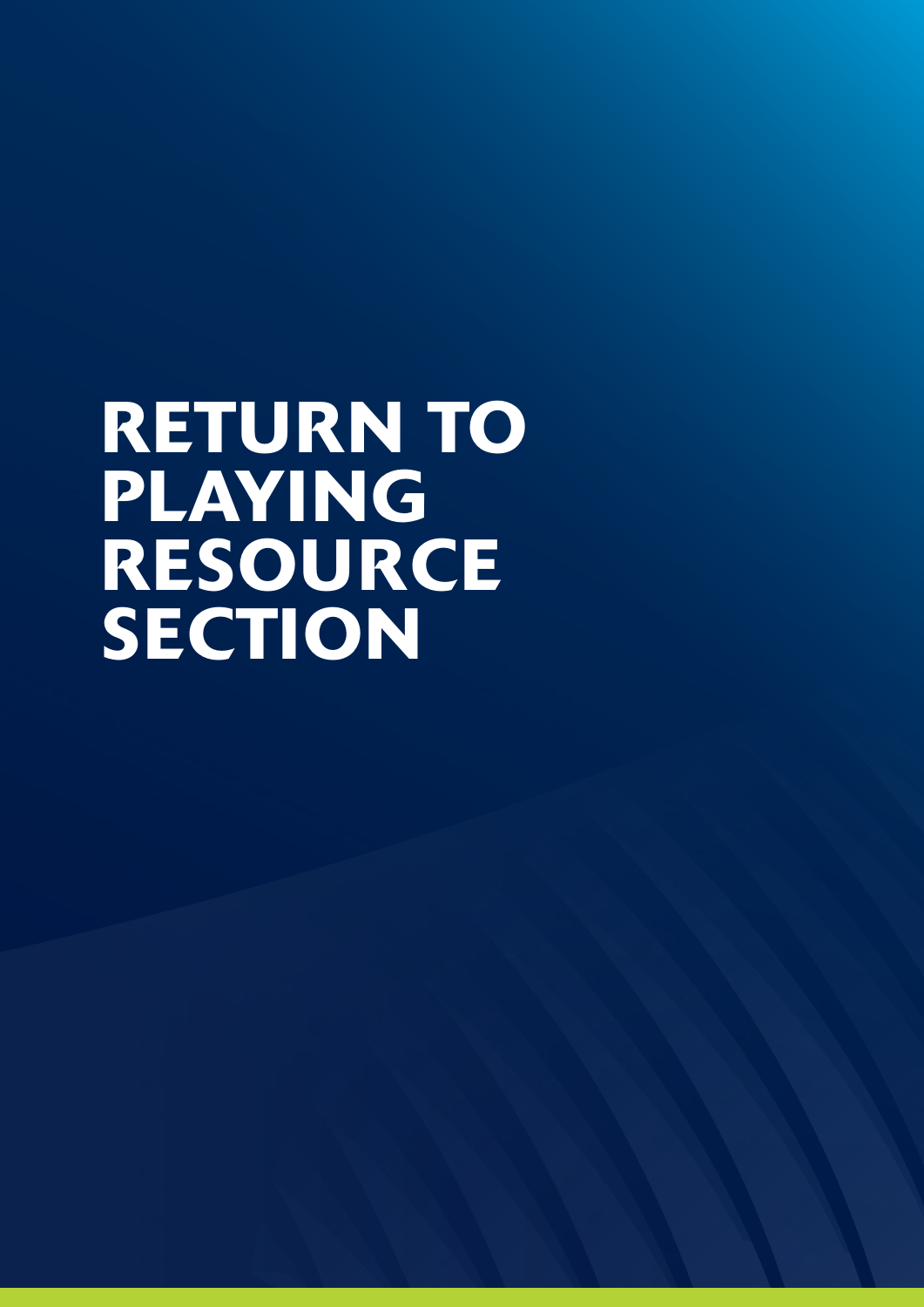

#### OK TO PLAY!



Community Cricket matches are OK to PLAY! from Step 3 & beyond in the Victorian State Government 'roadmap for reopening'.

To help ensure the safety of all, the following guidance must be followed by all attendees:

#### **ON ARRIVAL**

- Everyone (including spectators) must check-in on arrival (& check-out when leaving)
	- *– This will help with contact tracing should a COVID-19 case occur. If you are showing any COVID-19 symptoms before or during the match, stay away from anyone else, seek medical support or return home immediately. Only return to cricket when recovered.*
- Use the available sanitiser
- Only start & continue the match if it is safe to do so *(all COVID-19 practices can be adhered to and normal risk safety assessment has been carried out).*

#### **KEEP HYGIENE FRONT OF MIND**

- $\blacklozenge$  Keep your distance from others (1.5m at all times) on-field and off-field
	- *– Spectators & scorers shall always remain 1.5m away from others.*
	- *– Players avoid team huddles, high 5s and minimise time fielding close to an umpire or another player.*
- $\checkmark$  Keep your mask on
	- *– Except for those under 12 & any player actively batting, bowling or fielding*
- Keep use of facilities to a minimum *(e.g. toilet / canteen access only).*
- Keep cash in your pocket *(use contactless payment wherever possible).*
- $\checkmark$  Keep your hygiene practices up
	- *– Players & umpires sanitise hands every 10 overs and everyone to ensure regular hand washing, no spitting, no sweat / saliva on the ball etc.*

#### $\mathbf{O}_{\mathbf{N}\mathbf{L}\mathbf{Y}...}$

- Only touch your own gear and food / drink
	- Don't touch anyone else's equipment or clothes including the bowlers, cap / jumper etc. When bowling, the bowler puts their own jumper / cap over the boundary, behind the keeper or behind the umpire at the bowlers' end.
	- No communal food/drink BYO or buy from the canteen.
- $\checkmark$  Only players should touch the match ball
	- The ball is to be cleaned with an alcohol-antibacterial wipe/spray every 10 overs & immediately after being touched by anyone other than a player (spectator, umpire etc.).

#### KEEP AN OPEN-MIND

- Keep an open mind as things will be different to 'normal'. In 2020/21, Cricket will look different to cricket you see on TV (professional players almost live in a COVID-19 'bubble') and it may take more time/effort than normal. These practices will help keep you, your friends/family and the community safe.
- Remember: cricket in a pandemic is a privilege not a right. Get in. Play. Get Out.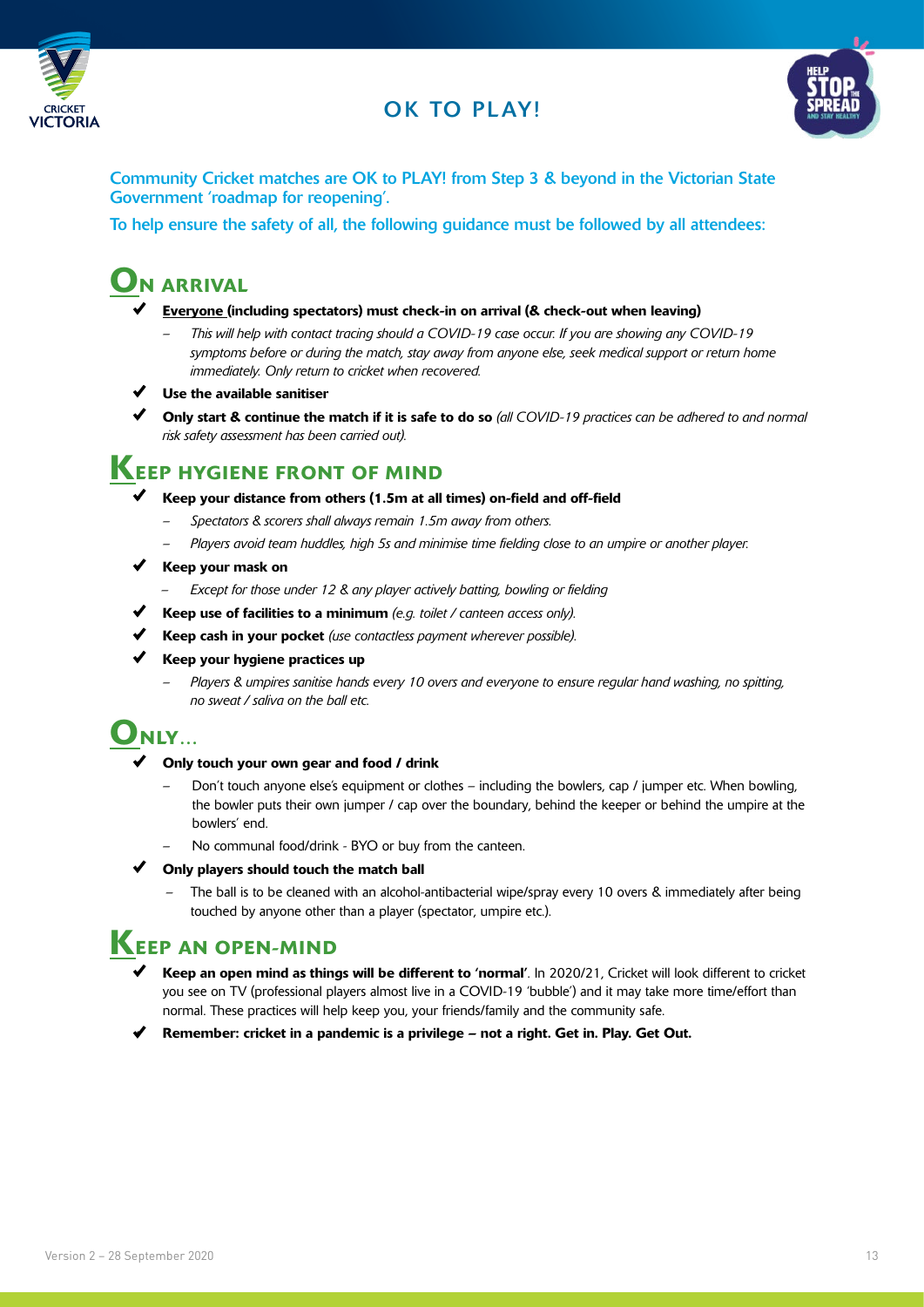

#### **ASSOCIATION - COVID-19 RETURN TO PLAY** MATCH DAY CONDITIONS

#### REMEMBER 'GET IN. PLAY. GET OUT.'

The following COVID-19 Return to Play match day conditions are endorsed by Cricket Victoria as required practices based on the current information available from the Victorian State Government / Department of Health & Human Services together with guidance from Cricket Australia. These have been fully endorsed by the VCCL, VMCU, VSDCA. Affiliated Associations are required to input these match day conditions.

These requirements are for the 2020/21 season only are to be read in conjunction with our Association rules and the Laws of Cricket in general. Where there is any conflict between our Association rules or the Laws of Cricket in general, these regulations are to take precedence.

#### VICTORIAN STATE GOVERNMENT / DHHS RESTRICTIONS COMPLIANCE

All people involved in cricket matches in Victoria must always comply with directions from the State Government / DHHS. Where there is any conflict with the requirements below, the requirements from the State Government / DHHS shall take precedence. This includes travel to and from matches and carpooling [\(Regional](https://www.dhhs.vic.gov.au/victorias-restriction-levels-covid-19) and [Metro](https://www.dhhs.vic.gov.au/victorias-restriction-levels-covid-19)).

#### PHYSICAL (SOCIAL) DISTANCE & FACE MASKS

Off-field: Everyone attending cricket matches (players, volunteers, umpires, spectators, scorers, canteen staff etc.) are to keep a 1.5m distance from others at all times before, during and post-match. Those over 12 are also required to wear a face mask in accordance with DHHS directions.

On-field: Players and umpires shall not gather within 1.5m before and after play, during any breaks, following wickets and shall minimise any time spent within 1.5m of another person whilst play is underway. Umpires are required to wear a face mask; however, this is optional for on-field players.

#### MATCH EQUIPMENT

Anyone touching matchday equipment must sanitise their hands when setting up & packing down. Items shall be cleaned with an alcohol-based antibacterial wipe/spray - minimum 70% alcohol (ethanol or IPA) content before being touched. Matchday items includes - stumps, boundary cones or rope, tables / chairs for scorers, scorebooks, moving sightscreens, covers, rollers, mowers etc.

#### PERSONAL EQUIPMENT

- Personal equipment (pads, gloves, helmet and bat) is discouraged from being shared. If it is however necessary to share equipment, the first person using the equipment shall remove their gloves, sanitise their hands and wipe or spray the item with an minimum 70%-alcohol (ethanol or isopropyl alcohol (IPA) based antibacterial wipe or spray. The person then borrowing the equipment, shall sanitise their hands before use and clean after use.
- All players kit bags are to be stored at least 1.5m apart from any other player bags.
- No items worn by a player shall be touched by another person unless the item is cleaned first. This includes any items that a bowler takes off to bowl their over (e.g. jumper, sunglasses, cap). These items are not to be held by an umpire or given to another player or person, and are to be placed by the bowler themselves at the nearest of the following three locations:
	- Over the boundary at any point; or
	- At a point at least 3m behind the keeper in line with the stumps; or
	- At a point at least 3m behind the umpire at the bowlers end in line with the stumps (e.g. at the top of run-up).
	- N.B.: When an item is left on the field behind the stumps, they should be placed so they are no wider than the width of the stumps. If struck the ball is declared a 'dead ball' and re-bowled (except for helmets and fielding equipment – normal penalties apply).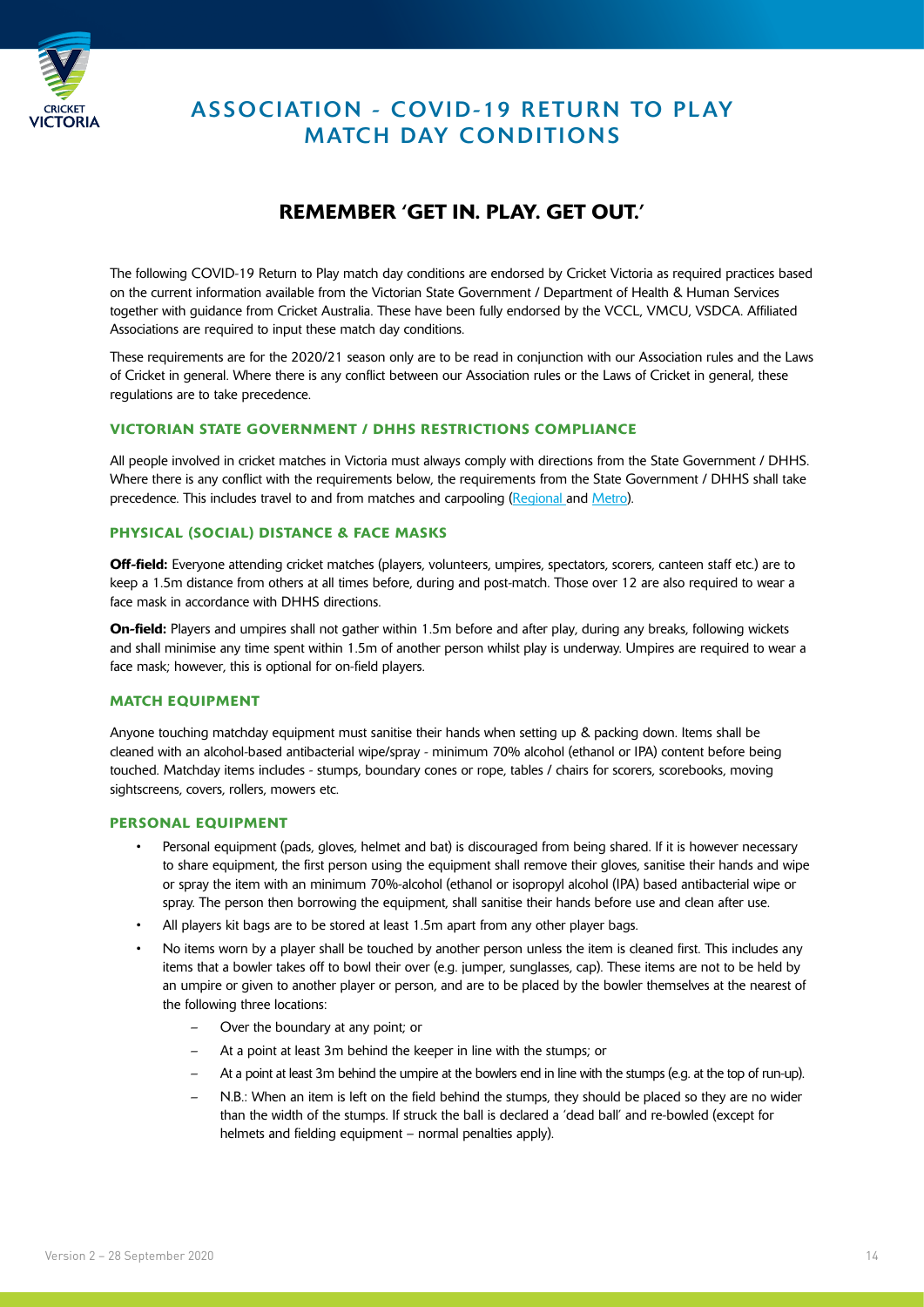

• Whoever supplies the coin before the start of play shall toss the coin and pick up the coin (nobody else touching it). This should ideally be the umpire. If no coin is available, clubs shall improvise to not hold the game up – but whatever system is used, whoever supplies the coin (or stone, bat etc.) is the only person who touches it.

#### MATCH BALL

- No sweat or saliva shall be placed on the ball by anyone at any time. Separate procedures will be established by the Association to address accidental or intentional cases of this.
- The umpire shall not touch the ball at any stage this includes where players or parents are umpiring. Where it is necessary to touch the ball to inspect it, the umpire shall immediately sanitise their hands before & after inspection (or wear disposable gloves and dispose of them immediately after use).
- The ball shall be cleaned with an alcohol-based antibacterial wipe/spray (- with minimum 70% alcohol (ethanol) content after the completion of every 10 overs, at any scheduled break (drinks, lunch, afternoon tea) and if the ball has been touched by hand by any off-field person (spectators, coaches, parents etc.). If a wicket falls during an over when a break was planned, the ball shall be cleaned immediately. This shall be completed by the bowling team captain (or another designated player if the captain is a keeper) in sight of the central umpire and/ or junior coaches. Wipes/spray may be held by the umpire, captain or be left with the scorers as agreed by competing teams but shall be disposed of immediately (or placed in a secure zip lock bag until the next break).
- After a wicket, the ball shall be left next the stumps at the bowling end for the next delivery and be collected by the bowler when getting ready to bowl the next ball.
- During each scheduled break, the ball shall not be touched by anyone. It may be placed in a zip lock bag or put in a box and held to ensure security.

#### NO COMMUNAL FOOD / DRINKS

- No communal food / drinks shall be supplied by clubs. Players and officials shall either bring their own personal drinks / food or purchase at any available canteen / kiosk.
- Any food brought to the match should be in a sealed or pre-packaged container.

#### HAND SANITISER (ALCOHOL-BASED ANTIBACTERIAL WITH MINIMUM 70% ALCOHOL

- All attendees shall sanitise their hands upon arrival at the ground.
- All players, umpires and officials (including scorers, coaches etc.) shall also sanitise their hands every 10 overs (this can be at the fall of a wicket in the designated over).

#### TEAM SHEETS / SCORING

- No physical team sheets shall be shared with the opposition. Where teams are not already selected on MyCricket before play (recommended), team sheets can be filled out and remain in the scorebook with a photo taken or teams can be entered in approximate batting order (and batting numbers adjusted if required).
- Scorers shall maintain a 1.5m distance at all times. Any equipment used (iPad, scorebook, pens) shall be wiped with an alcohol-based antibacterial with minimum 70% alcohol (ethanol or IPA) before use and each time a new scorer is required.

#### SWEAT AND/OR SALIVA ON THE BALL

If sweat and/or saliva is placed on the ball, please refer to the Sweat and/or Saliva Playing Conditions document.

#### EVERYONE HAS A RESPONSIBILITY TO ENSURE THAT THESE REQUIREMENTS ARE FOLLOWED. IF THESE PROTOCOLS CANNOT BE ACHIEVED THEN PLAY SHOULD NOT PROCEED.

#### IF IN DOUBT ON MATCH DAY CALL

#### **Paul Nowak ON 0409 074 117**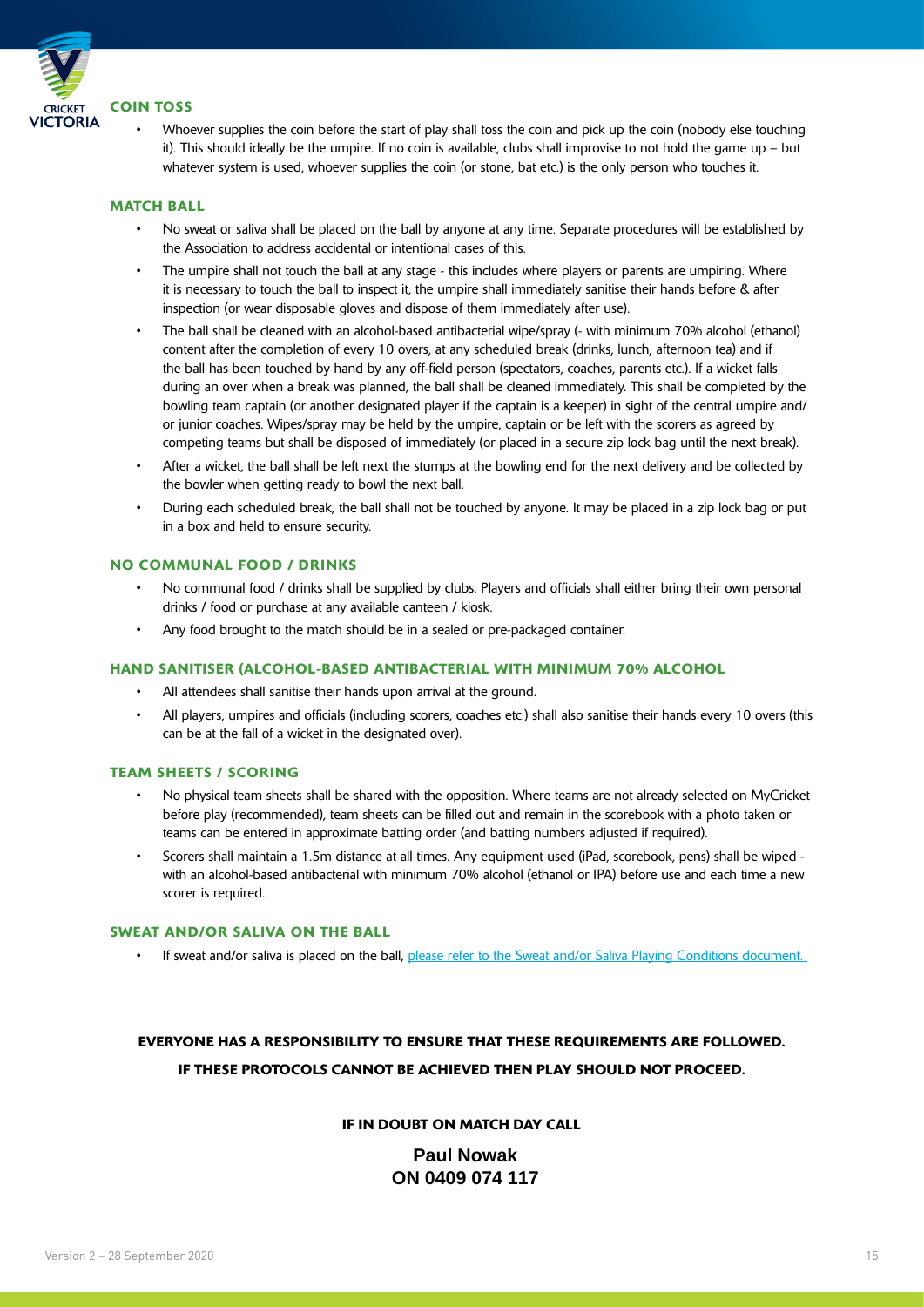# GENERAL ADDITIONAL INFORMATION SECTION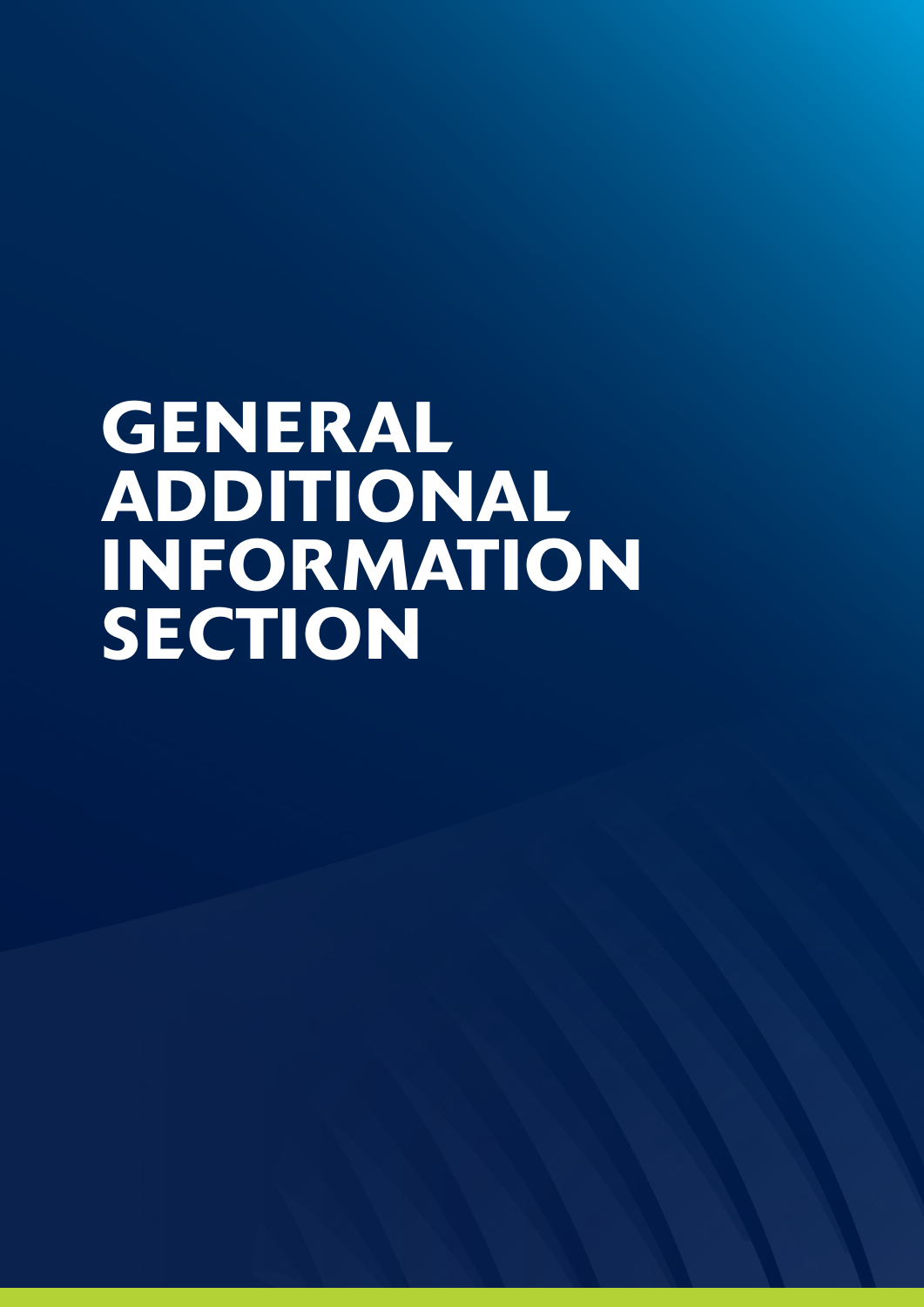

#### **GENERAL COVID SAFETY PROTOCOLS** FOR COMMUNITY CLUBS

To help ensure that all Community Cricket Clubs and Associations in Victoria have quality practices in place, the following additional details for part of this plan. They shall be adhered to and communicated widely by Associations and Clubs to all club committee, members, families & players.

#### POSITIVE COVID-19 CASES

Localised outbreaks may require clubs to restrict activity and clubs must be ready to respond accordingly. The detection of a positive COVID-19 case in a club will result in a standard public health response, which could include quarantine of a whole team or large group, and close contacts, for the required period.

Facilities may be closed on the instruction of the local Public Health Authority or the Chief Health Officer. Re-opening of the training facility should only occur after close consultation with the local Public Health Authority.

Where there is a positive COVID-19 case, the player or official must notify their Club immediately. The Club must

notify the Public Health Authority and their Association(s) who will notify Cricket Victoria. The Club and Association(s) must then follow the advice of the Public Health Authority or Chief Health Officer who will determine requirement for quarantining individuals, groups or teams (and their close contacts) and whether the club's facilities can be used.

#### **HYGIENE**

- Minimum 70%-alcohol (ethanol or isopropyl alcohol (IPA) based antibacterial wipe or spray must be readily available at facilities for all training/games.
- Soap/Handwash must be readily available in all bathrooms / toilets.
- Clubs must ensure that frequently touched surfaces and objects (e.g. tables, countertops, light switches, doorknobs, and cabinet handles) are cleaned regularly when in use.
- Ensure there are plenty of bins situated around the facilities and cleaned regularly.
- Minimise use of communal facilities (toilet or medical use only with strict social distancing).
- Hygiene posters displayed (templates available on Cricket Victoria & Cricket Australia website).

#### **CLEANING**

- Take all reasonable steps to ensure that frequently touched surfaces accessible to members of the public, including tables, bars, chairs, toilets and handrails, are cleaned regularly including when visibly soiled and post events or between groups.
- Shared equipment, including training balls, cones, stumps, rollers, mowers, pegs and covers (main touch points) must be cleaned with antibacterial wipes/spray or alcohol-based (ethanol) sanitiser prior to and after training and matches.
- Entry and exit points to the playing surface (e.g. gates) and training nets should be cleaned between training sessions and matches.
- Cleaning principles can be found via the SafeWork Australia website which should help as a reference point to what cleaning guidelines are recommended. [https://www.safeworkaustralia.gov.au/sites/default/files/2020-09/](https://www.safeworkaustralia.gov.au/sites/default/files/2020-09/cleaning-table-covid19-2september2020.pdf) [cleaning-table-covid19-2september2020.pdf.](https://www.safeworkaustralia.gov.au/sites/default/files/2020-09/cleaning-table-covid19-2september2020.pdf)

#### FIRST AID PERSONNEL

All club First Aid Personnel should complete the free 30 minute Australian Government COVID-19 infection control training available online via [https://www.health.gov.au/resources/apps-andtools/covid-19-infection-control-training.](https://www.health.gov.au/resources/apps-andtools/covid-19-infection-control-training%20)

- First Aid Personnel must follow protocols as outlined in infection control training (i.e. disposal of gloves in between treatments, wearing of face mask).
- All first aid equipment should be cleaned and sterilised before and after you use it.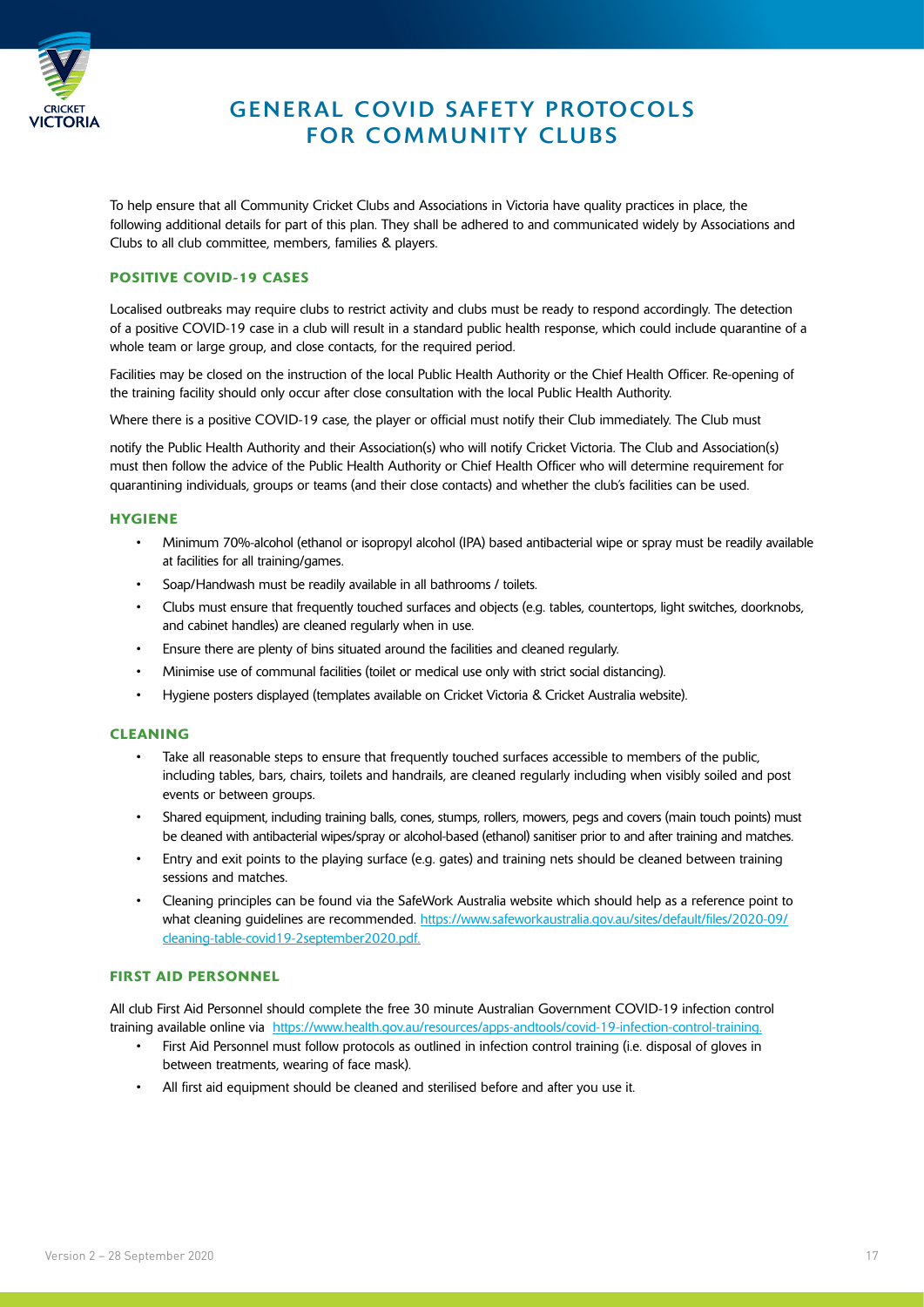

#### **COMMUNICATION**

- Communicate with all members via email, video technology and Social Media platforms the protocols and procedures of this COVID-19 Safety Plan.
- Display this COVID-19 Safety Plan on club website.
- Conduct a preseason meeting using video technology for all players, coaches and parents regarding the training and match day protocols and procedures.
- Host any necessary communications (e.g. meetings, planning sessions, Meet the Coach sessions, etc.) remotely using video technology, or in venues where social distancing can be practiced.
- Clubs to communicate with opposition teams prior to match day about access and procedures in place for the relevant venues.

#### CANTEEN / BAR / CANTEEN FACILITIES

- If the facility is open (with council approval) any areas touched will need to be regularly cleaned before and after use and noting industry restart hospitality quidelines including the [four and two square metre rule](https://www.dhhs.vic.gov.au/four-square-metre-rule-covid-19) and use of density signage.
- Anyone accessing the canteen and bar facilities must always comply with hygiene & social distancing protocols. It is strongly suggested to only serve 'takeaway' food / drinks for outdoor consumption only to ensure clubs do not need to meet more stringent indoor hospitality protocols that are the equivalent of restaurant dining / dine-in cafes.
- As per the following guidance available via [Food Standards Australia / NZ](https://www.foodstandards.gov.au/industry/Pages/COVID-19---Advice-for-food-businesses-on-general-health-and-hygiene.aspx), general hygiene practices for canteens/bars are the key aspect to reduce the spread of the virus. In addition to anyone serving in the canteen (and buying from the canteen) complying with current face mask requirements, the following guidance is provided from Food Standards Australia / NZ (last updated 21 August):

*The best ways to prevent the community spread of coronavirus disease (COVID-19) are for everyone to maintain effective hygiene and follow social distancing rules.* 

*The Food Standards Code requires food businesses to take all practicable steps to prevent contamination of their food service or processing environment.* 

#### Effective hygiene

- *• Maintaining effective hygiene includes:*
- *• regular handwashing.*
- *• cleaning and sanitising facilities and equipment.*
- *• maintaining strict requirements around worker health and hygiene; and*
- *• implementing social distancing.*

#### Cleaning and sanitising

*You must ensure you're cleaning and sanitising the following, regardless of COVID-19:* 

*• all eating and drinking utensils and all food contact surfaces.* 

*We advise you to review your cleaning and sanitising practices to ensure general surfaces are also cleaned frequently and effectively. These include door handles, refrigerator handles, tap handles, switches and other high-touch areas.* 

*Check if you're covering the Australian Government Guidelines for routine environmental cleaning on the [Department of Health website.](https://www.health.gov.au/resources/publications/coronavirus-covid-19-information-about-routine-environmental-cleaning-and-disinfection-in-the-community) You should add anything to your standard procedures for cleaning and disinfection of your business premises if necessary.* 

#### Cleaning and disinfection following a case or suspected case of COVID-19

*In the event of COVID-19 exposure, a more thorough and extensive cleaning and sanitising regime may be required. For guidance see [cleaning and sanitising for food businesses in response to COVID-19 exposure \(771 KB\).](https://www.foodstandards.gov.au/publications/Documents/COVID-19%20deep%20cleaning%20guide%20for%20food%20businesses.pdf)* 

#### **SPECTATORS**

- Make sure you are aware of the latest  $DHHS / SRV$  $DHHS / SRV$  ruling re: spectator limitations
- Clubs should have posters up encouraging good health, hygiene, attendance register and social distancing requirements
- All clubs should monitor crowd social distancing and face mask use to help reduce the likelihood of the virus spreading and to help comply with State Government rules. If required (in extreme cases) report any noncompliance to Victoria Police.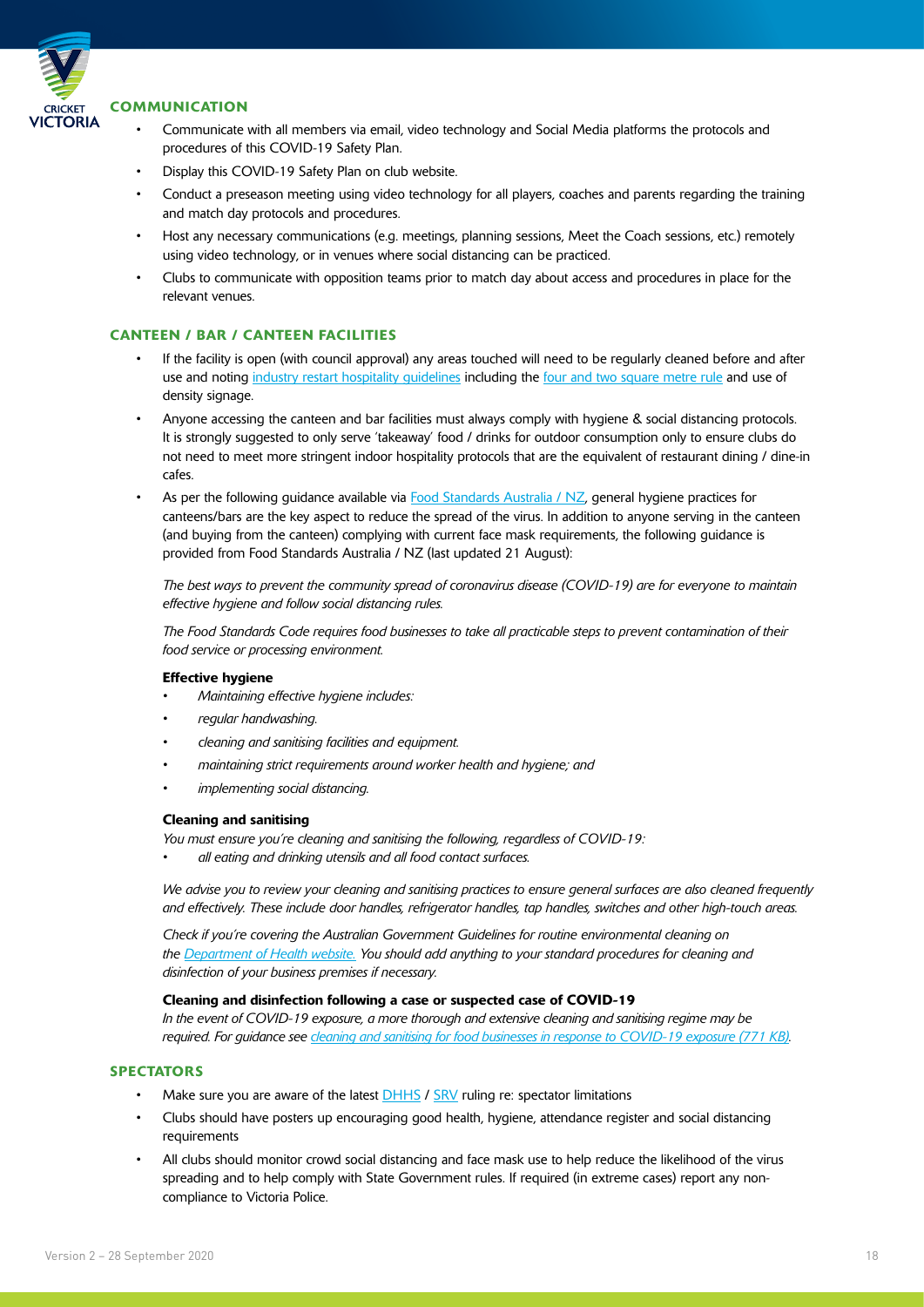

#### MORE INFORMATION

#### STRATEGIES TO HELP CLUBS/TEAMS MANAGE TRAINING AND GAMES

- Matches should be completed on a single day (e.g. T20 / one day games) to firstly ensure the maximum number of matches are played in the season and also to avoid complications should a player or a number of players need to isolate due to COVID-19 during the course of a match played over multiple days.
- For Woolworths Cricket Blast protocols check out the latest Cricket Australia guidance provided via <https://www.community.cricket.com.au/clubs/covid-19/return-to-playing>
- Additional shade should be considered for scorers and players should adequate shade not be available from the facility / trees
- Ensure that the club is maximising its opportunity to access grants to assist the club with COVID-19 equipment through the various grants available - [https://www.cricketvictoria.com.au/clubs-support/grants/.](https://www.cricketvictoria.com.au/clubs-support/grants/)
- Ensure parents / player are aware that equipment sharing should be kept to a minimum , and all equipment must be cleaned inbetween each use. Consider season long loans for any club equipment that needs to be borrowed by players
- Staggered training schedules should be adopted where multiple teams are using the same ground/facilities (e.g. start times, different days, potential of different locations, etc.)
- Communicate training groups prior to player prior to the sessions and have designated areas for each group to store their equipment
- Use adequately spaced markers on the floor in pavilions to promote physical distancing
- Specific to under-age matches, parents and/or care givers are encouraged to limit their person-to-person contact on site when taking their child/children to training or games
- Parents and/or care givers should be encouraged to prepare their child/children for training in accordance with the above principles – for under-age training & games
- Parents/guardians should be encouraged to limit drop-off/pick-up to only one parent/guardian and other dependents as required and necessary. For those staying at venues, social distancing and gathering regulations must be adhered to
- Minimise use of change rooms (i.e. use toilets, medical rooms only) but always adhere to the latest facility density ruling – See [DHHS](https://www.dhhs.vic.gov.au/four-square-metre-rule-covid-19#what-venues-does-the-four-square-metre-rule-apply-to) website for the latest (i.e. '4 square metre rule')
- Avoid social gatherings after training and games. This may be eased later in the season.
- Transport Adhere to the latest advice from **DHHS** regarding travel to and from games including car-pooling
- Players & parents/guardians are encouraged to ensure all training and match day clothes should be removed as soon as possible on returning home and machine washed at a minimum 60 degrees Celsius water temperature (be careful when mixing colours and whites/creams)
- Reach out to your local council / facility manager (and any schools that clubs train / play on) to discuss facility access, cleaning, signage etc.

#### Remember: 'Cricket in a pandemic is a privilege, not a right.'

We all need to ensure we are all doing the right thing to ensure the safety of players, volunteers, officials and the local community.